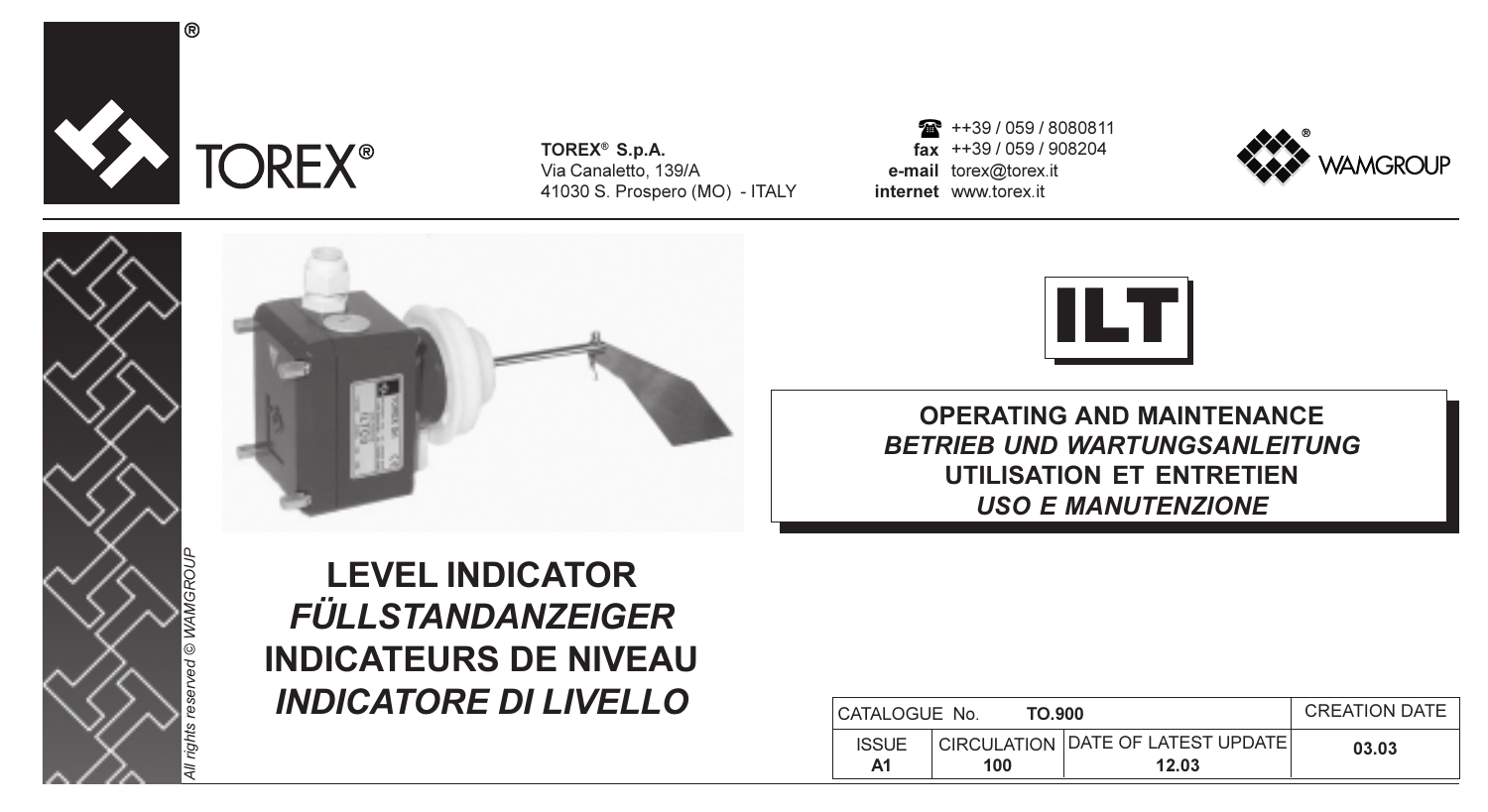03.03 - INDEX ILT - INHALTSVERZEICHNIS Y TOREX®  $\overline{2}$  $-$  INDICE

|            | 3 < 9<br>10 |
|------------|-------------|
|            |             |
|            | 14          |
|            | 16 < 17     |
|            |             |
|            |             |
|            | 21 < 22     |
|            |             |
| DEMOLITION | 24          |

 $^{\circ}$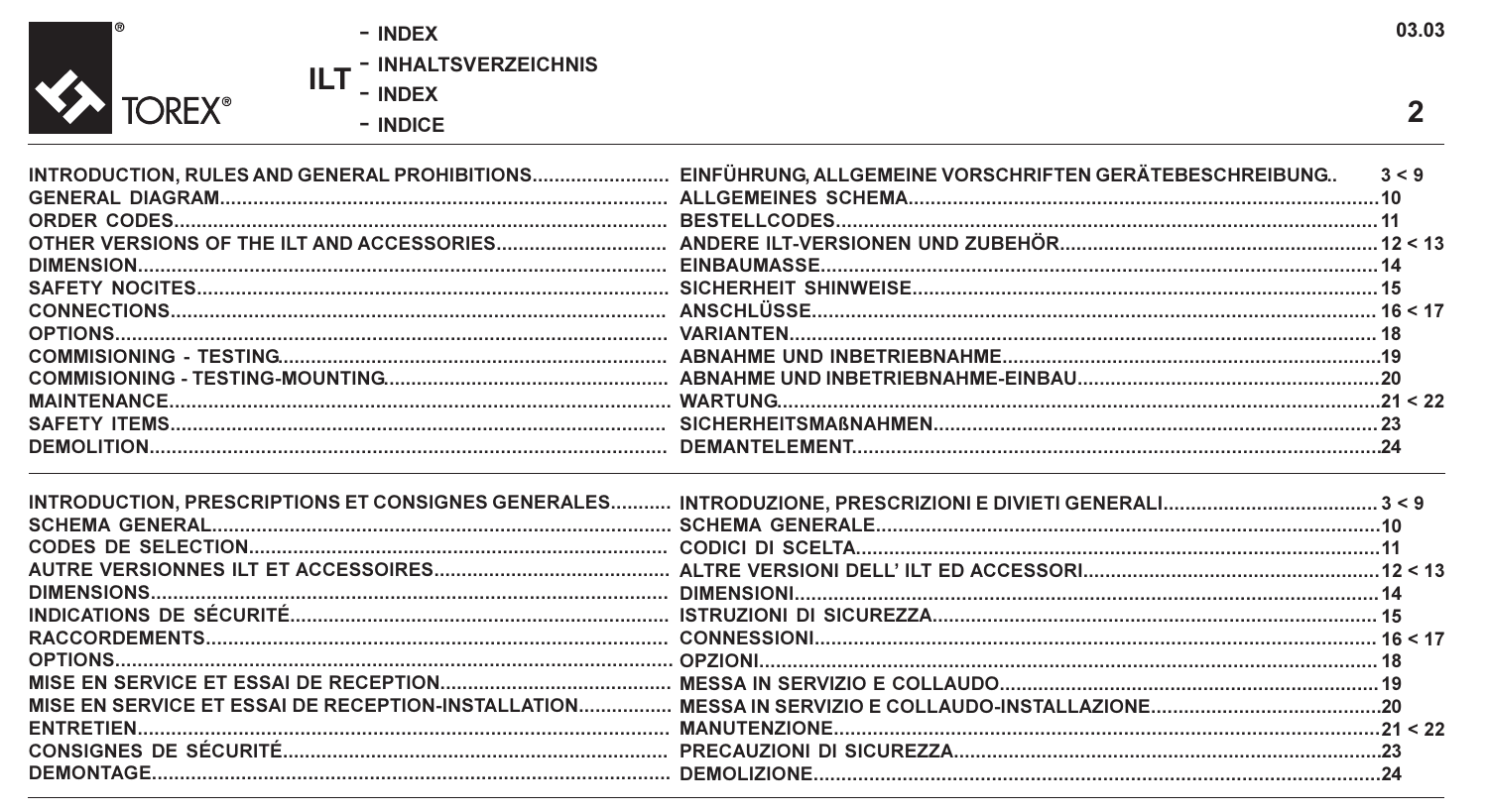

ILT - INTRODUCTION, PRESCRIPTIONS ET CONSIGNES GENERALES

- INTRODUZIONE, PRESCRIZIONI E DIVIETI GENERALI

03.03

This "OPERATING AND MAINTE-|Die "BETRIEBS- UND WARTUNGS-|La présente notice "UTILISATION ET NANCE MANUAL" is an essential and ANLEITUNG" gehört zur Maschine und integral part of the machine and must be readily available to operating and servicing personnel.

The owner, operator and maintenance Manager must be familiar with the contents of this Manual.

The description and illustrations used in thus Manual are not binding on Manufacturer.

While the basic characteristics of the machine remain unchanged as described, Manufacturer reserves the right to make any modifications to assemblies, parts and accessories it deems necessary for product improvement on for fabrication or marketing needs and this without prior notice and without being obliged to update this Manual at the time of modifications.

muß an einem Ort aufbewahrt werden, der dem Bedienungs- und Wartungspersonal gut zugänglich ist.

Betreiber, Bediener und Wartungsperso-Handbuchs zu kennen.

Unter Beibehaltung der wesentlichen Merkmale der beschriebenen Maschinen behält sich der Hersteller vor, jederzeit | constructeur. an Geräteteilen und/oder am Zubehör Änderungen im Sinne der Produktverbesserung oder aus technisch oder kaufmännisch notwendigen Gründen vorzunehmen.

nal sind verpflichtet, den Inhalt dieses | connaître Ie contenu de cette notice ENTRETIEN" fait partie intégrante de la machine et elle doit être mise à la disposition du personnel préposé à la conduite et à la maintenance de la machine. L'utilisateur, le conducteur et le technicien de maintenance ont l'obligation de d'instructions.

> Les descriptions et les illustrations contenues dans la présente publication sont données sans engagement de la part du

Bien que les caractéristiques principales des machines décrites dans les présentes demeurent inchangées, le constructeur se réserve le droit d'apporter, à tout moment et sans obligation, des modifications eventuelles d'organes, pièces et accessoires retenus nécessaires pour l'amélioration du produit ou pour des exigences de fabrication ainsi que commerciales ; et de mettre immédiatement à jour la présente publication.

Il presente libretto " USO E MANUTEN-ZIONE" costituisce parte integrante della macchina e deve essere, facilmente reperibile dal personale addetto alla conduzione ed alla manutenzione.

L'utente, il conduttore e l'addetto alla manutenzione hanno l'obbligo di conoscere il contenuto dei presente libretto.

Le descrizioni e le illustrazioni contenuti nella presente pubblicazione si intendono non impegnative,

Ferme restando le caratteristiche essenziali delle macchine descritte, la ditta costruttrice si riserva il diritto di apportare, le eventuali modifiche di organi, dettagli e, accessori, che riterrà convenienti per il miglioramento del prodotto o per esigenze di carattere costruttivo o commerciale, in qualunque momento e senza impegnarsi ad aggiornare tempestivamente questa pubblicazione.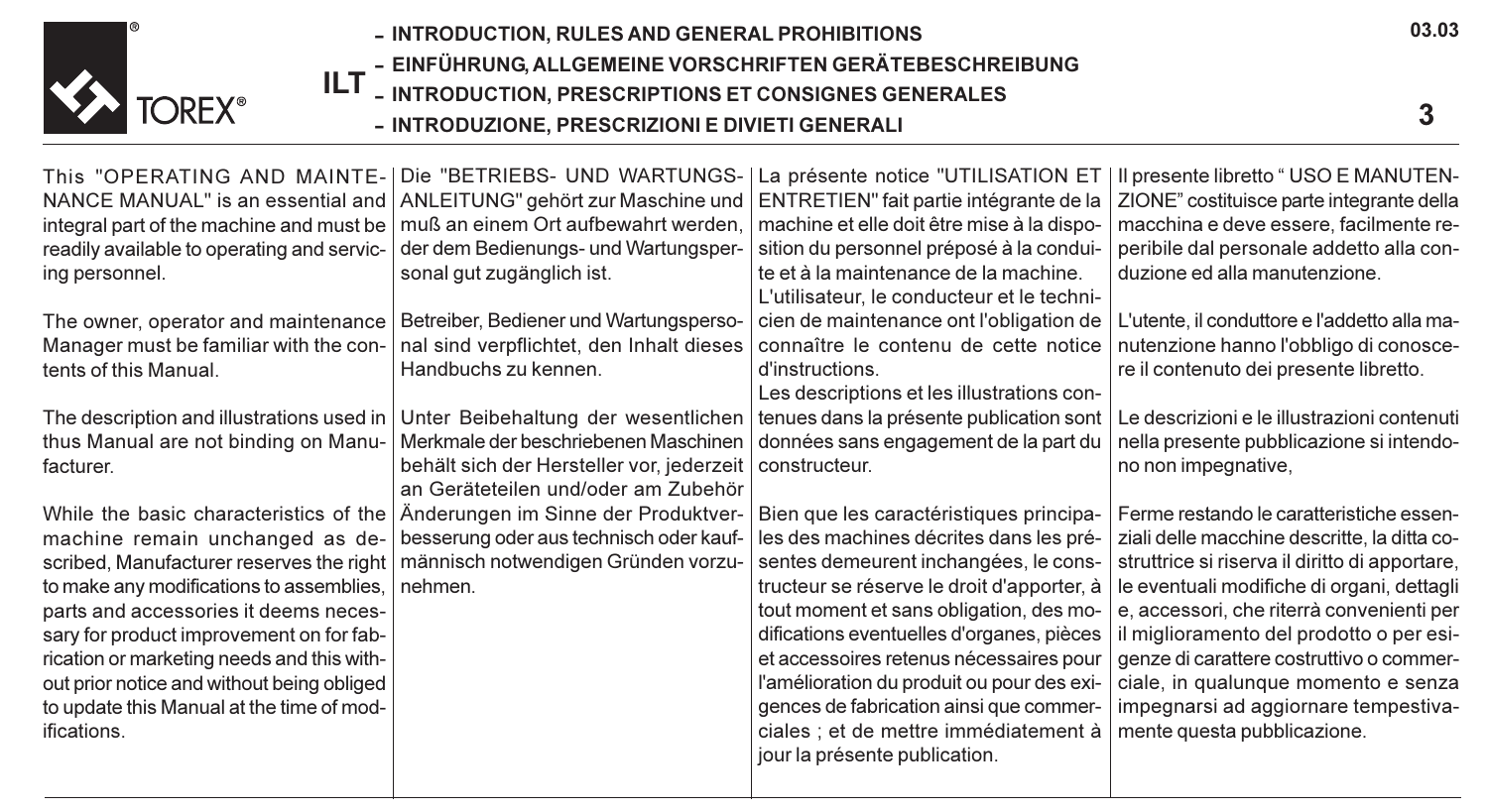

- INTRODUCTION, RULES AND GENERAL PROHIBITIONS INTRODUCTION, RULES AND GENERAL PROHIBITIONS
- ILT EINFÜHRUNG, ALLGEMEINE VORSCHRIFTEN GERÄTEBESCHREIBUNG
	- INTRODUCTION, PRESCRIPTIONS ET CONSIGNES GENERALES
	- INTRODUZIONE, PRESCRIZIONI E DIVIETI GENERALI

#### GENERAL PROHIBITIONS AND REGULATIONS ALLGEMEINE VORSCHRIFTEN

#### - This machine must not be used even partially by unauthorised personnel.

- The shop foreman or Department Manager is responsible for Machine operator training and for checking training level achieved.
- The machine must not be used for purposes other than those is was designed for.
- Read carefully the warning notices attached to the machine.
- Do not remove the warning notices attached to the machine,
- When the machine is running, do not service, repair, regulate the machine or carry out any other operation not strictly required by the work cycle. ,Before any of the above listed operations, always disconnect the machine for all electric power supply sources.
- DO not remove the guards and the safety devices on the machine,
- DO not start to work with protections opened or do not open them during the work,
- Always wear safety gloves when working on the machine.
- At the end of the work shift, disconnect the machine from the electric and hydraulic supply.
- Any repair, service or maintenance work, whether electrical or otherwise, must be in compliance with CEI standards 64,8 462.2 463.1573.3.
- Jegliche auch teilweise Bedienung der Maschine durch hierzu nicht ausdrücklich autorisiertes Personal ist untersagt.
- Der Betriebsleiter ist dafür verantwortlich, daß das zur Bedienung autorisierte Personal in der Bedienung der Maschine geschult wird.
- Die Maschine darf zu keinem anderen Zweck als zu dem in diesem Handbuch beschriebenen verwendet werden.
- Die Gefahren- und Hinweisschilder an der Maschine müssen beachtet werden.
- Es ist verboten, die Gefahren- und Hinweisschilder an der Maschine zu entfernen.
- Wartungs-, Reparatur-, und/oder vom Hersteller autorisierte Änderungsarbeiten dürfen nicht bei laufender Maschine durchgeführt werden. Vor der Durchführung solcher Arbeiten muß zuerst die Stromversorgung zur Maschine unterbrochen werden.
- Es ist verboten, die an der Maschine angebrachten Schutz- und Sicherheitseinrichtungen zu entfernen.
- Schulzeinrichtungen an der Maschine dürfen bei Kontroll-, Wartungs-, Reparatur- und/oder Anderungsarbeiten weder fehlen noch während dieser Arbeiten entfernt werden.
- Nur mit Schutzhandschuhen an der Maschine arbeiten. Sei Betriebsschluß immer die Stromzufuhr oder, falls vorhanden, den Hydraulikkreislauf abschalten.
- Für alle elektrischen und nicht elektrischen Wartungsarbeiten die Vorschriften der Normen IEC 64-8 462.2 463.1573.3 beachten.
- PRESCRIPTIONS ET CONSIGNES GENERALES PRESCRIZIONI E DIVIETI GENERALI
- L'utilisation, même partielle, de l'équipement de la part du personnel non autorisé est expressément interdit.
- Le chef d'usine et les chefs d'atelier ont l'obligation d'instruire et de contrôler le personnel préposé à l'utilisation de l'équipement.
- L'utilisation de l'équipement pour des usages différents de ceux pour lesquels ils ont été prévus, sont interdits.
- Lire attentivement les plaques signalétiques et de danger apposées sur l'équipement.
- Il est interdit d'enlever de l'équipement les plaques de signalisation et de danger.
- Il est interdit d'effectuer la maintenance, de réparer, de modifier ou de faire tout ce qui n'est pas strictement nécessaire au cycle de travail quand la machine est en marche.
- Il est interdit de démonter les protections et les sécurités présentes sur la machine.
- Il est interdit de commencer le travail avec les protections ouvertes ou de les ouvrir pendant le travail. Le port des gants de protection est obligatoire pour travailler sur la machine.
- A la lin des périodes de travail débrancher toujours la machine des alimentations électriques et hydrauliques.
- Toute maintenance électrique et autres doivent être conformes aux normes CEI 64-8 462.2 463.1573.3.
- E' vietato l'uso, anche parziale, dell'attrezzatura da parte del personale non espressamente autorizzato. L'istruzione del personale preposto all'uso è da realizzare e verificare a cura dei capo officina e dei capi reparto.
- E' vietato l'uso dell'attrezzatura per modalità diverse da quelle per cui è stata prevista.
- Leggere con attenzione le targhe di avvertenza e pericolo poste sulla macchina.
- E' vietato rimuovere le targhe di avvertenza e pericolo sulla macchina.
- E' vietato manutenzionare, eseguire riparazioni, modifiche e quanto non strettamente necessario al ciclo di lavoro con la macchina in movimento. Prima di tutto è obbligatorio disinnestare tutte le alimentazioni elettriche alla macchina.
- E' vietato rimuovere le protezioni e le sicurezze presenti sulla macchina.
- E' vietato iniziare il lavoro con le protezioni aperte o aprirle durante il lavoro.
- Operare sulla macchina solo con i guanti di protezione.
- Al termine dei periodi di lavoro scollegare sempre la macchina dalle alimentazioni elettriche e idrauliche.
- Qualsiasi manutenzione elettrica e non elettrica deve attenersi alle norme CEI 64-8 462.2 463.1573.3.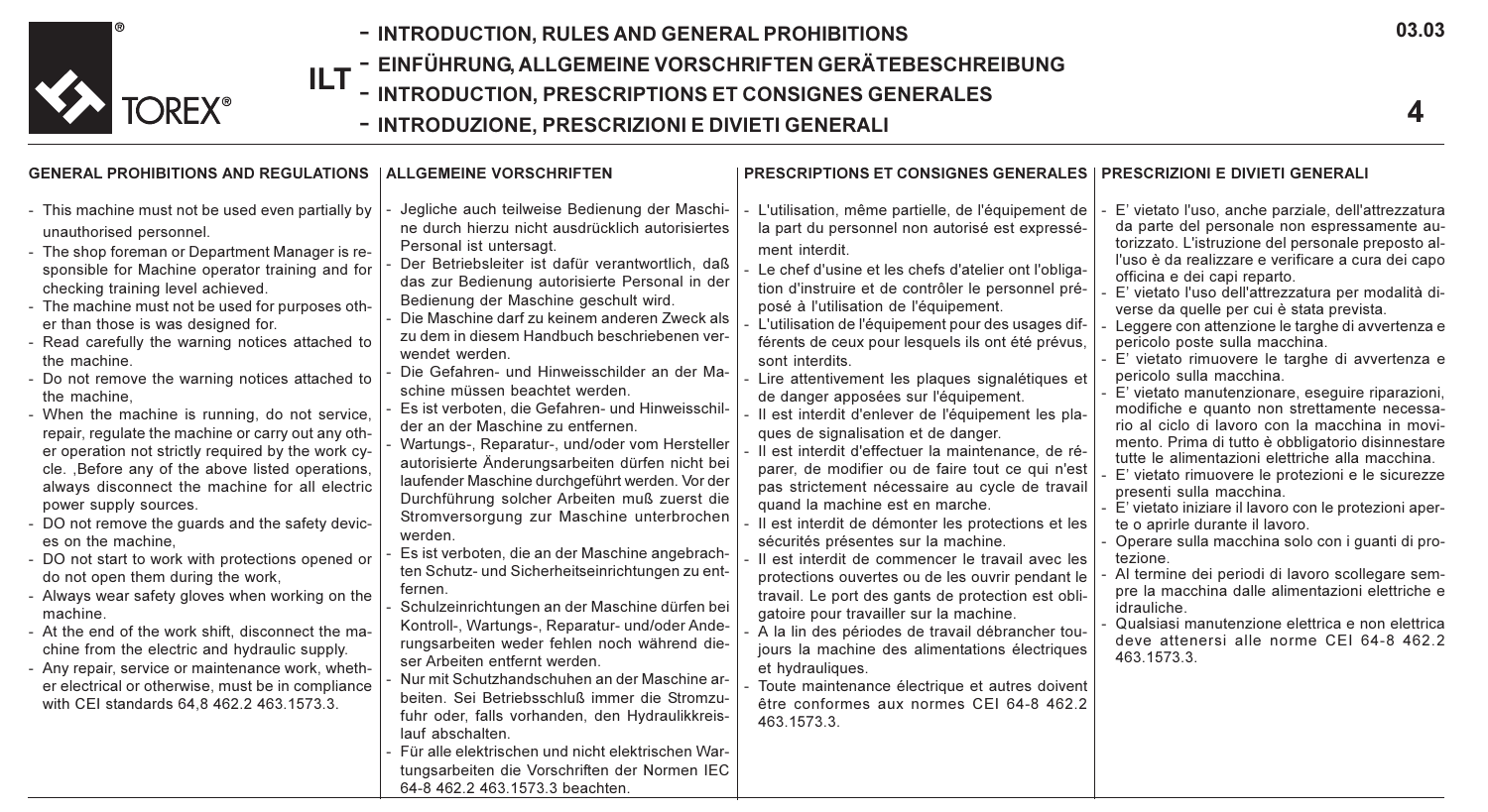

- INTRODUCTION, RULES AND GENERAL PROHIBITIONS
- EINFÜHRUNG, ALLGEMEINE VORSCHRIFTEN GERÄTEBESCHREIBUNG
- ILT INTRODUCTION, PRESCRIPTIONS ET CONSIGNES GENERALES
	- INTRODUZIONE, PRESCRIZIONI E DIVIETI GENERALI

| <b>FIELDS OF APPLICATION</b>                                                                                                                                                                                                                                                                           | <b>VERWENDUNG</b>                                                                                                                                                                                                                                                                                             | <b>UTILISATION</b>                                                                                                                                                                                                                                                                                                                                           | <b>SETTORI DI APPLICAZIONE</b>                                                                                                                                                                                                                                                                                                                        |
|--------------------------------------------------------------------------------------------------------------------------------------------------------------------------------------------------------------------------------------------------------------------------------------------------------|---------------------------------------------------------------------------------------------------------------------------------------------------------------------------------------------------------------------------------------------------------------------------------------------------------------|--------------------------------------------------------------------------------------------------------------------------------------------------------------------------------------------------------------------------------------------------------------------------------------------------------------------------------------------------------------|-------------------------------------------------------------------------------------------------------------------------------------------------------------------------------------------------------------------------------------------------------------------------------------------------------------------------------------------------------|
| The device is used for level monitoring<br>in all types of containers and silos.<br>It can be used with all powdery and gran-<br>ular bulk materials that do not show a<br>strong propensity to form crusts or de-<br>posits. A wide range of application is also<br>found in foodstuff manufacturing. | Das Gerät wird verwendet zur Füllstand-<br>überwachung in Behältern und Silos al-<br>ler Art.<br>Es ist einsetzbar für alle pulverförmigen<br>Schüttgüter und Granulate, die nicht zu<br>starker Ansatzbildung neigen. Ein brei-<br>ter Anwendungsbereich findet sich auch<br>in der Nahrungsmittelindustrie. | L'appareil sert à surveiller le niveau de<br>remplissage dans les réservoirs et silos<br>de types les plus divers.<br>Il peut être utilisé pour tous produits pul-<br>vérulents et granulés n'ayant pas tendan-<br>ce à former de dépôts importants. Un<br>large champ d'application s'offre égale-<br>ment dans le secteur de l'industrie ali-<br>mentaire. | Il dispositivo è utilizzato per il monitorag-<br>gio del livello all'interno di container e sili<br>di qualsiasi tipo.<br>Può essere utilizzato in presenza di pol-<br>veri e granulati con scarsa tendenza alla<br>formazione di incrostazioni o depositi. Un<br>ampio settore di applicazione è inoltre<br>rappresentato dall'industria alimentare. |
| A selection of fields of application                                                                                                                                                                                                                                                                   | <b>Einige Einsatzgebiete</b>                                                                                                                                                                                                                                                                                  | Domaines d'application<br>possibles                                                                                                                                                                                                                                                                                                                          | Possibili applicazioni                                                                                                                                                                                                                                                                                                                                |
| - industry of building materials for lime,<br>styrofoam, moulding sand, etc.<br>- food industry for milk powder, flour, salt,<br>etc.<br>- plastics industry for plastics granules<br>etc.<br>- timber industry<br>- chemical industry<br>- mechanical engineering etc.                                | Baustoffindustrie: Kalk, Styropor,<br>Formsand u.a.<br>Nahrungsmittelindustrie: Milchpulver,<br>Mehl, Salz u.a.<br>Kunststoffindustrie: Kunststoffgranula-<br>te u.a.<br>- Holzindustrie<br>- Chemische Industrie<br>- Allgemeiner Anlagenbau                                                                 | - Industrie des matériaux de construc-<br>tion: chaux, styropore, sable de mou-<br>lage, etc.<br>Industrie des produits alimentaires: lait<br>en poudre, farine, sel, etc.<br>- Industrie des matières plastiques: gra-<br>nulat plastique, etc.<br>- Industrie du bois<br>- Industrie chimique<br>- Constructions mécaniques etc.                           | - Industria materiali da costruzione per<br>calce, styrofoam, sabbia da fonderia,<br>ecc.<br>- Industria alimentare per latte in polve-<br>re, farina, sale, ecc.<br>- Industria materie plastiche per granu-<br>lati plastici, ecc.<br>- Industria dei legnami<br>- Industria chimica<br>- Costruzioni meccaniche, ecc.                              |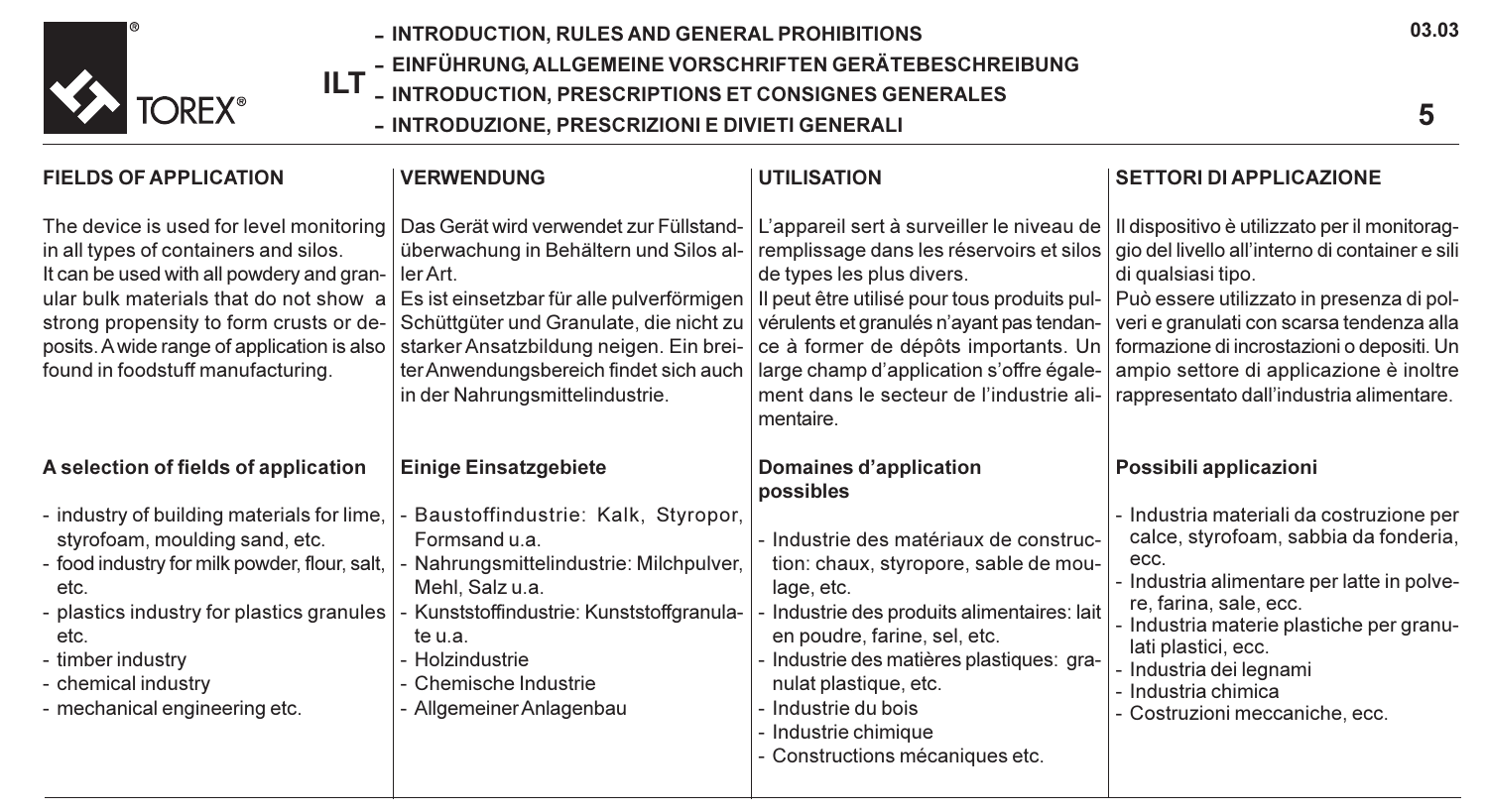

- INTRODUCTION, RULES AND GENERAL PROHIBITIONS
- **ILT –** EINFÜHRUNG, ALLGEMEINE VORSCHRIFTEN GERÄTEBESCHREIBUNG<br>ILT INTRODUCTION, PRESCRIPTIONS ET CONSIGNES GENERALES
	- INTRODUCTION, PRESCRIPTIONS ET CONSIGNES GENERALES
		- INTRODUZIONE, PRESCRIZIONI E DIVIETI GENERALI

| <b>TYPE</b>                                                                                                                                                   | <b>MASCINENTYP</b>                                                                        | <b>TYPE</b>                                                                                                          | <b>TIPO</b>                                                                                                                                                                                                                                                                                                                              |
|---------------------------------------------------------------------------------------------------------------------------------------------------------------|-------------------------------------------------------------------------------------------|----------------------------------------------------------------------------------------------------------------------|------------------------------------------------------------------------------------------------------------------------------------------------------------------------------------------------------------------------------------------------------------------------------------------------------------------------------------------|
| Level Indicator                                                                                                                                               | Füllstandsanzeiger mit rotierendem<br>Drehfügel.                                          | Indicateurs de Niveau                                                                                                | Indicatore di Livello                                                                                                                                                                                                                                                                                                                    |
| <b>DESCRIPTION</b>                                                                                                                                            |                                                                                           | <b>DÉSIGNATION</b>                                                                                                   | <b>DESCRIZIONE</b>                                                                                                                                                                                                                                                                                                                       |
| Level indicator with rotating paddle.                                                                                                                         | <b>BESCHREIBUNG</b><br>Füllstandgrenzschalter                                             | Détecteur de niveau à palette rotative.                                                                              | Indicatore di livello a pala rotativa                                                                                                                                                                                                                                                                                                    |
| <b>USE</b>                                                                                                                                                    |                                                                                           | <b>EMPLOI PRÉCONISÉ</b>                                                                                              | <b>FUNZIONE D'USO</b>                                                                                                                                                                                                                                                                                                                    |
| Designed to signal the presence of ma-<br>terials in silos, hoppers, etc., commonly<br>used for materials having a density rang-<br>ing from $0.5 e 2 t/m3$ . | <b>VERWENDUNGSZWECK</b><br>Schüttgewichten von 0.5 bis 2 t/m <sup>3</sup> an-<br>gezeigt. | $\vert$ matériax dont la densité se situe entre $\vert$ densità tra 0.5 e 2 t/m <sup>3</sup> .<br>0.5 et 2 $t/m^3$ . | Ils servent à signaler la présence de Servono a segnalare la presenza di ma-<br>Mit diesen Geräten wird der Füllstand in   matériau dans les silos, trémies, etc., et   teriale in sili, tramogge, ect, e sono uti-<br>Silos, Trichtern usw. von Medien mit ils sont généralment utilisés pour des lizzati comunemente per materiali con |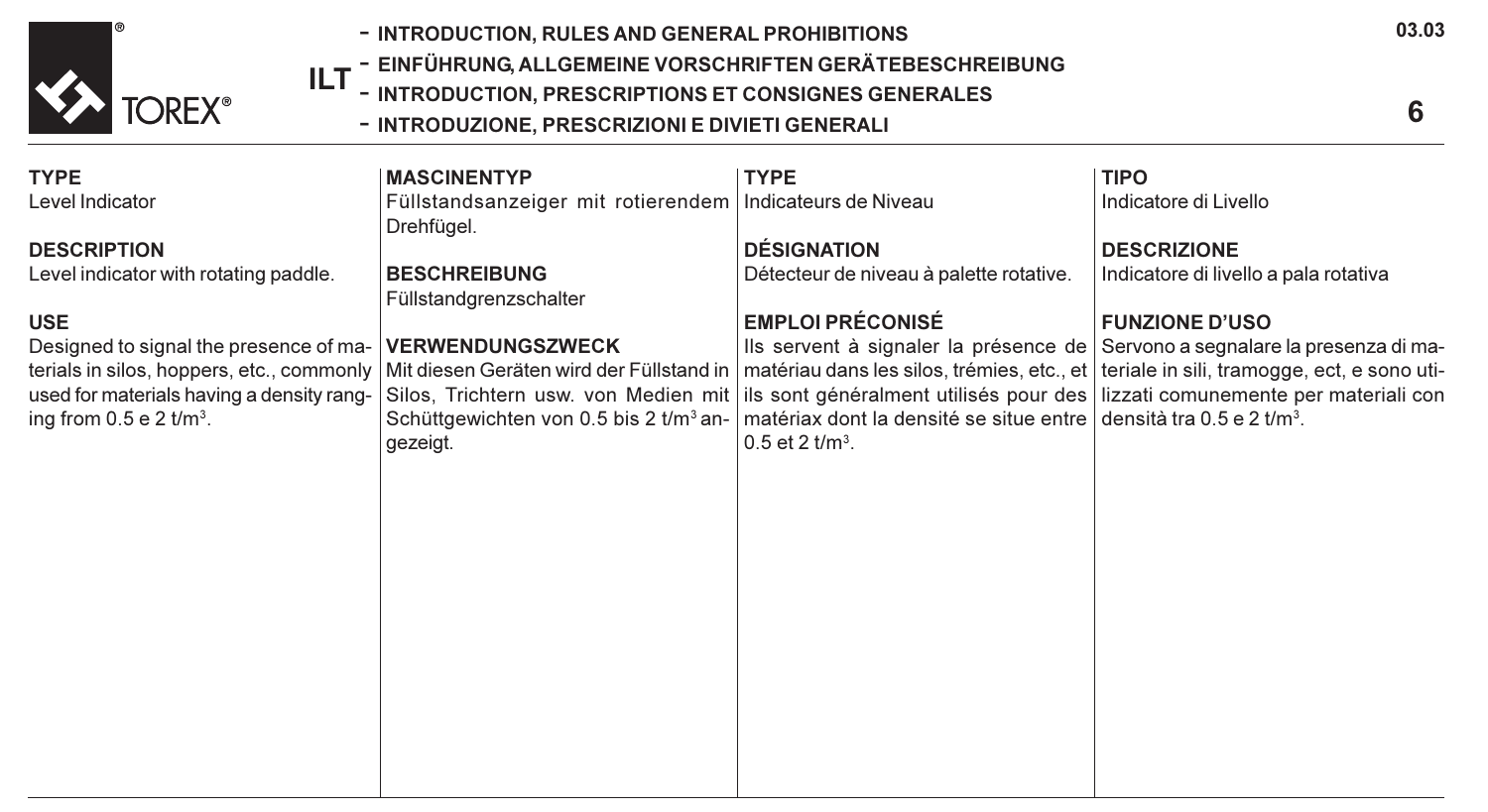

- EINFÜHRUNG, ALLGEMEINE VORSCHRIFTEN GERÄTEBESCHREIBUNG
- ILT - INTRODUCTION, PRESCRIPTIONS ET CONSIGNES GENERALES
	- INTRODUZIONE, PRESCRIZIONI E DIVIETI GENERALI

#### IMPROPER USE ILT level indicators are not designed to work in dangerous conditions or with ILT sind weder für gefährliche Anwendangerous materials. If the machine has to operate in these conditions, the manufacturer must be informed. Dangerous materials: - explosives, - toxic, - flammable, - harmful and similar. UNZULÄSSIGE VERWENDUNGS-CONTRE-INDICATION **ZWECKE** Die Füllstandanzeiger der Modellreihe dungen noch zum Handling von gefährlichen Medien geeignet. Sollte der Betreiber eine ILT - Füllstandanzeiger für gefährliche Medien bzw. Anwendungen einsetzen wollen, so muß er unbedingt vorher den Hersteller um Erlaubnis fragen. Als gefährliche Medien gelten: explosive. qiftige. - feuergefährliche, - in irgendeiner Weise schädliche. Les indicateurs de niveau standards de la classe ILT N'ONT pas été projetés pour travailler dans des conditions ou avec des produits dangereux; par conséquent si la, machine ne répond pas à | re a queste esigenze è d'obbligo inforces exigences, le constructeur doit obligatoirement en être informé. Les produits suivants sont considérés comme dangereux, si ceux-si sont: explosifs. toxiques. - inflammables, - nocifs et/ou similaires. CONTROINDICAZIONI Gli indicatori di livello standard della ILT NON sono stati progettati per operare in condizioni o con materiali pericolosi pertanto quando la macchina deve assolvemare il costruttore. Si ritengono materiali pericolosi: esplosivi. - tossici, - infiammabili, - nocivi e/o simili.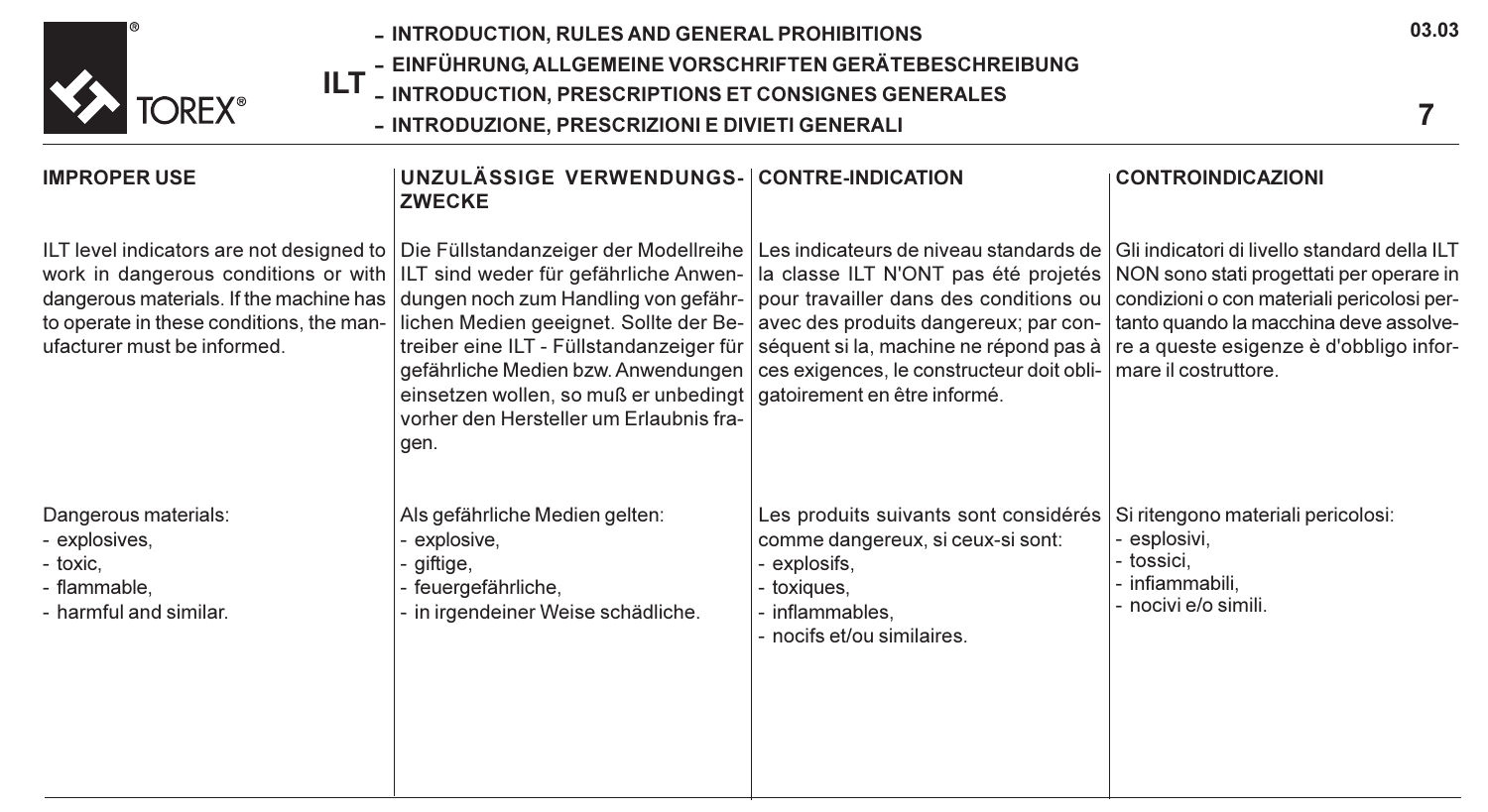

- INTRODUCTION, RULES AND GENERAL PROHIBITIONS
- **ILT –** EINFÜHRUNG, ALLGEMEINE VORSCHRIFTEN GERÄTEBESCHREIBUNG<br>ILT INTRODUCTION, PRESCRIPTIONS ET CONSIGNES GENERALES
	- INTRODUCTION, PRESCRIPTIONS ET CONSIGNES GENERALES
		- INTRODUZIONE, PRESCRIZIONI E DIVIETI GENERALI

| <b>MECHANICAL DATA</b>                                    |                                                               | <b>ELECTRICAL DATA</b>         |                                                                          | <b>OPERATING CONDITIONS</b>            |              |
|-----------------------------------------------------------|---------------------------------------------------------------|--------------------------------|--------------------------------------------------------------------------|----------------------------------------|--------------|
| enclosure                                                 | IP 66                                                         | Imains voltage                 | 24V/48V 50-60 Hz -110/220V 50/60 Hz<br>24V DC (all voltage + 10% / -15)% | container over-pressure                | max. 0.8 bar |
| process connection                                        | tread G11/2" and G21/2"                                       | linstalled load                | 3VA(3W)                                                                  | temperature inside vessel              | -20°C+80°C   |
| material process-connection                               | <b>I</b> plastic                                              | Iconnection<br>Iterminal       | 1 x max. $1.5$ mm <sup>2</sup>                                           | lambient temperature at the<br>housing | -20°C+70°C   |
| material vane shaft and measuring stainless steel<br>vane |                                                               | <b>Iscrewed cable</b><br>gland | 1 x PG 13.5"<br>(add. 1x blank-off flange PG 13.5)<br>Iplastic           |                                        |              |
| friction clutch                                           | protection of the gearing of impacts of the<br>measuring vane | signal output                  | floating microswich AC max. 250V, 2A,<br>500W (cos=1) GS 300V max., 60W  |                                        |              |
| pickup delay                                              | lapprox. 1.3 sec.                                             | connection<br> diagram         | AC version: on: on printed circuit<br><b>IDC</b> version: inside the lid |                                        |              |
| sensitivity                                               | adjustable via reset force of spring in three positions       | Iprotection class              |                                                                          |                                        |              |
| speed of measuring vane                                   | $1/m$ in.                                                     |                                |                                                                          |                                        |              |

| <b>MECHANICAL DATA</b> |                                                               |                          | <b>ELECTRICAL DATA</b>                                                   | <b>OPERATING CONDITIONS</b>           |                  |
|------------------------|---------------------------------------------------------------|--------------------------|--------------------------------------------------------------------------|---------------------------------------|------------------|
|                        | <b>IP 66</b>                                                  | mains voltage            | 24V/48V 50-60 Hz -110/220V 50/60 Hz<br>24V DC (all voltage + 10% / -15)% | container over-pressure               | max. 0           |
|                        | Itread G11⁄2" and G21⁄2"                                      | installed load           | 3VA(3w)                                                                  | temperature inside vessel             | $-20^{\circ}$ C. |
|                        | <b>I</b> plastic                                              | Iconnection<br>Iterminal | $1x$ max. $1.5$ mm <sup>2</sup>                                          | ambient temperature at the<br>housing | $-20^{\circ}$ C. |
|                        | stainless steel                                               | screwed cable<br>gland   | 1 x PG 13.5"<br>(add, 1x blank-off flange PG 13.5)<br>Iplastic           |                                       |                  |
|                        | protection of the gearing of impacts of the<br>measuring vane | signal output            | floating microswich AC max. 250V, 2A,<br>1500W (cos=1) GS 300V max., 60W |                                       |                  |
|                        | lapprox, 1.3 sec.                                             | connection<br>Idiagram   | AC version: on: on printed circuit<br>IDC version: inside the lid        |                                       |                  |
|                        | adjustable via reset force of spring in three positions       | Iprotection class        |                                                                          |                                       |                  |
|                        |                                                               |                          |                                                                          |                                       |                  |

| <b>ELECTRICAL DATA</b>                                                   |  | <b>OPERATING CONDITIONS</b>                    |                                 |  |  |  |
|--------------------------------------------------------------------------|--|------------------------------------------------|---------------------------------|--|--|--|
| 24V/48V 50-60 Hz -110/220V 50/60 Hz<br>24V DC (all voltage + 10% / -15)% |  | container over-pressure                        | max. 0.8 bar                    |  |  |  |
| 3VA(3w)                                                                  |  | temperature inside vessel                      | $-20^{\circ}$ C $+80^{\circ}$ C |  |  |  |
| 1 x max. $1.5$ mm <sup>2</sup>                                           |  | ambient temperature at the<br><b>I</b> housing | $-20^{\circ}$ C+70 $^{\circ}$ C |  |  |  |

| <b>MECHANISCHE DATEN</b>      |                                                   |                                               | <b>ELEKTRISCHE DATEN</b>                                                          |                                              | <b>BETRIEBSBEDINGUNGEN</b>       |  |
|-------------------------------|---------------------------------------------------|-----------------------------------------------|-----------------------------------------------------------------------------------|----------------------------------------------|----------------------------------|--|
| Gehäuse                       | <b>IP 66</b>                                      | Netzspannung                                  | 24V/48V 50-60 Hz -110/220V 50/60 Hz<br>24V GS (alle Spannungen +10%/ - 15%)       | Behälterüberdruck                            | max. 0.8 bar                     |  |
| Anschlußgewinde               | tread G11/2" und G21/2"                           | <b>Anschlußleistung</b>                       | 3VA(3W)                                                                           | temperatur im Behälter                       | -20°C+80°C                       |  |
| Material des Anschlußgewindes | Kunststoff                                        | Anschlußklemmen 11 x max, 1.5 mm <sup>2</sup> |                                                                                   | Umgebungstemperatur<br>innerhalb des Gehäuse | $-20^{\circ}$ C. $+70^{\circ}$ C |  |
| Material von Welle und Flügel | Rostfreier Stahk                                  | Kabelverschraub- 1 x PG 13.5"<br>ung          | (1xStopfen PG 13.5) aus Kunststoff                                                |                                              |                                  |  |
| Reibungskupplung              | Schutz der Zahnräder vom Stößen des Meßflügels    | Ausgangssignal                                | Schwimmender Mikroschalter WS 250V<br>max., 2A, 500W (cos=1) GS 300V max.,<br>60W |                                              |                                  |  |
| Signalverzögerung             | c.a 1.3 sec.                                      | Anschlußplan                                  | WS-Version: auf Leiterplatte<br><b>GS-Version: im Deckel</b>                      |                                              |                                  |  |
| Empfindlichkeit               | Einstelbar durch Rückholfeder mit drei Stellungen | Schutzart                                     |                                                                                   |                                              |                                  |  |
| Flügelgeschwindigkeit         | Umdrehung/min.                                    |                                               |                                                                                   |                                              |                                  |  |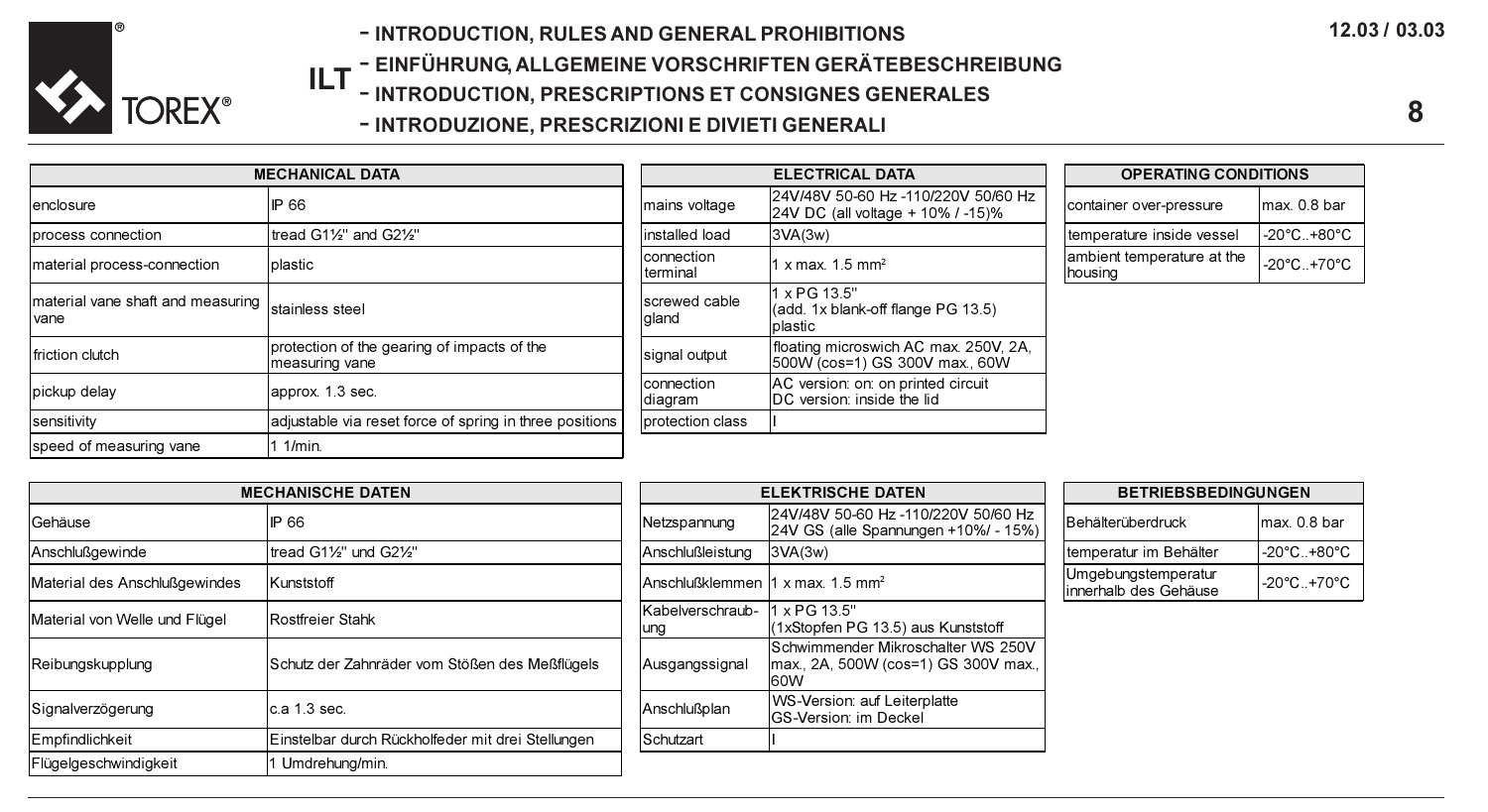

- INTRODUCTION, RULES AND GENERAL PROHIBITIONS

- EINFÜHRUNG, ALLGEMEINE VORSCHRIFTEN GERÄTEBESCHREIBUNG

- ILT INTRODUCTION, PRESCRIPTIONS ET CONSIGNES GENERALES
	- INTRODUZIONE, PRESCRIZIONI E DIVIETI GENERALI

CARACTERISTIQUES MECANIQUES CARACTERISTIQUES ELECTRIQUES

| 12.03 / 03.03 |  |  |
|---------------|--|--|
|---------------|--|--|

| <b>CONDITIONS DE SERVICE</b>                                 |              |  |  |  |
|--------------------------------------------------------------|--------------|--|--|--|
| Surpression conteneur                                        | max. 0.8 bar |  |  |  |
| Température à l'intérieur du<br>conteneur                    | -20°C+80°C   |  |  |  |
| Température ambiante à<br>intérieur du corps de l'indicateur | -20°C+70°C   |  |  |  |

| Enveloppe                                 | <b>P66</b>                                                   | Tension de<br>secteur       |         | 24V/48V 50-60 Hz -110/220V 50/60 Hz<br>24V CC (toutes les tensions + 10% / -15%) | Surpression conteneur                                          | lmax. 0.8 bar                    |
|-------------------------------------------|--------------------------------------------------------------|-----------------------------|---------|----------------------------------------------------------------------------------|----------------------------------------------------------------|----------------------------------|
| Filetage de raccord                       | G11/2" et G21/2"                                             | Charge installée            | 3VA(3w) |                                                                                  | Température à l'intérieur du<br>conteneur                      | $-20^{\circ}$ C $-+80^{\circ}$ C |
| Matière du filetage de raccord            | Plastique                                                    | Borne                       |         | $1 \times 1.5$ mm <sup>2</sup> max.                                              | Température ambiante à<br>l'intérieur du corps de l'indicateur | $-20^{\circ}$ C $-+70^{\circ}$ C |
| Matière de l'arbre et de la palette       | Acier inoxydable                                             | Serre-câble vissé           |         | x PG 13.5"<br>(1x bouchon PG 13.5) en plastique                                  |                                                                |                                  |
| Commande d'embrayage                      | protection des engranages de l'impact de la palette          | Signal de sortie            |         | Microrupteur flottant CA 250V max., 2A.<br>500W (cos=1) CC 300V max., 60W        |                                                                |                                  |
| Retard de signal                          | 3 s. environ.                                                | Diagramme de<br>connexion   |         | Version CA: sur circuit imprimé<br>Version CC: à l'intérieur du couvercle        |                                                                |                                  |
| Sensibilité                               | réglable par le rappel du ressort dans trois positions       | Classe de<br>protection     |         |                                                                                  |                                                                |                                  |
| Vitesse de la palette                     | tour/min                                                     |                             |         |                                                                                  |                                                                |                                  |
|                                           | <b>DATI MECCANICI</b>                                        |                             |         | <b>DATI ELETTRICI</b>                                                            | <b>CONDIZIONI DI ESERCIZIO</b>                                 |                                  |
| involucro                                 | IP 66                                                        | tensione di rete            |         | 24V/48V 50-60 Hz -110/220V 50/60 Hz<br>24V CC (tutte le tensioni + 10% / -15%)   | sovrapressione contenitore                                     | max. 0.8 bar                     |
| mozzo di collegamento                     | filettatura G11/3" e G21/3"                                  | carico installato           |         | 3VA(3W)                                                                          | temperatura all'interno del<br>contenitore                     | -20°C+80°C                       |
| materiale del mozzo di<br>collegamento    | plastica                                                     |                             |         | morsetto d'attacco 1 x 1.5 mm <sup>2</sup> max.                                  | Temperatura ambiente<br>all'interno del corpo indicatore       | $-20^{\circ}$ C $-+70^{\circ}$ C |
| materiale dell' albero e della<br>paletta | Acciaio inossidabile                                         | Pressacavo<br>awitato       |         | 1 x PG 13.5"<br>(1x tappo PG 13.5) in plastica                                   |                                                                |                                  |
| linnesto a frizione                       | protezione degli ingranaggi dall'impatto della paletta       | segnale di uscita           |         | Microinterruttore flottante CA 250V max<br>2A, 500W (cos=1) CC 300V max., 60W    |                                                                |                                  |
| Iritardo di segnale                       | .3 sec. circa                                                | diagramma di<br>connessione |         | Versione CA: su circuito stampato<br>Versione CC: all'interno del coperchio      |                                                                |                                  |
| sensibilità                               | regolabile mediante il richiamo della molla in tre posizioni | Classe di<br>protezione     |         |                                                                                  |                                                                |                                  |
| velocità della paletta                    | airo/min                                                     |                             |         |                                                                                  |                                                                |                                  |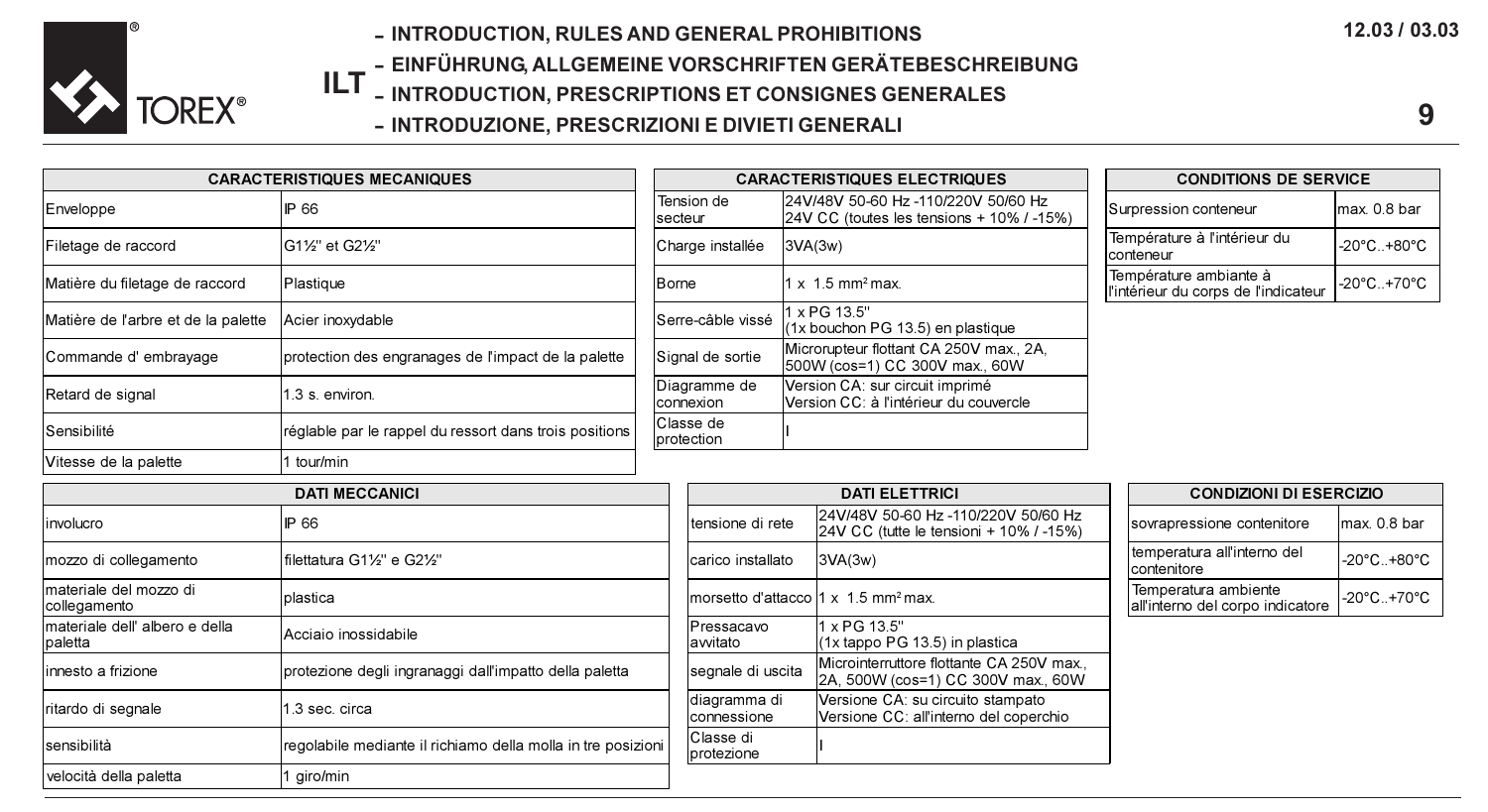

- GENERAL DIAGRAM
- ALLGEMEINES SCHEMA
- ILT - SCHEMA GENERAL
	- SCHEMA GENERALE



| <b>Item</b><br>pos. | <b>Description - Benennung</b><br><b>Designation - Descrizione</b>                     | Quantity - Stück<br>Quantitè - Quantità |
|---------------------|----------------------------------------------------------------------------------------|-----------------------------------------|
| А                   | Cover - Deckel<br>Couvercle - Coperchio                                                |                                         |
| в                   | Frame - Gehäuse<br>Corps - Corpo                                                       |                                         |
| C                   | Shaft support<br>Anschlußgewinde mit Wellenführung<br>Support arbre<br>Supporto albero |                                         |
| n                   | Paddle - Drehfügel<br>Palette - Paletta                                                |                                         |
| Е                   | Shaft - Welle<br>Arbre - Albero                                                        |                                         |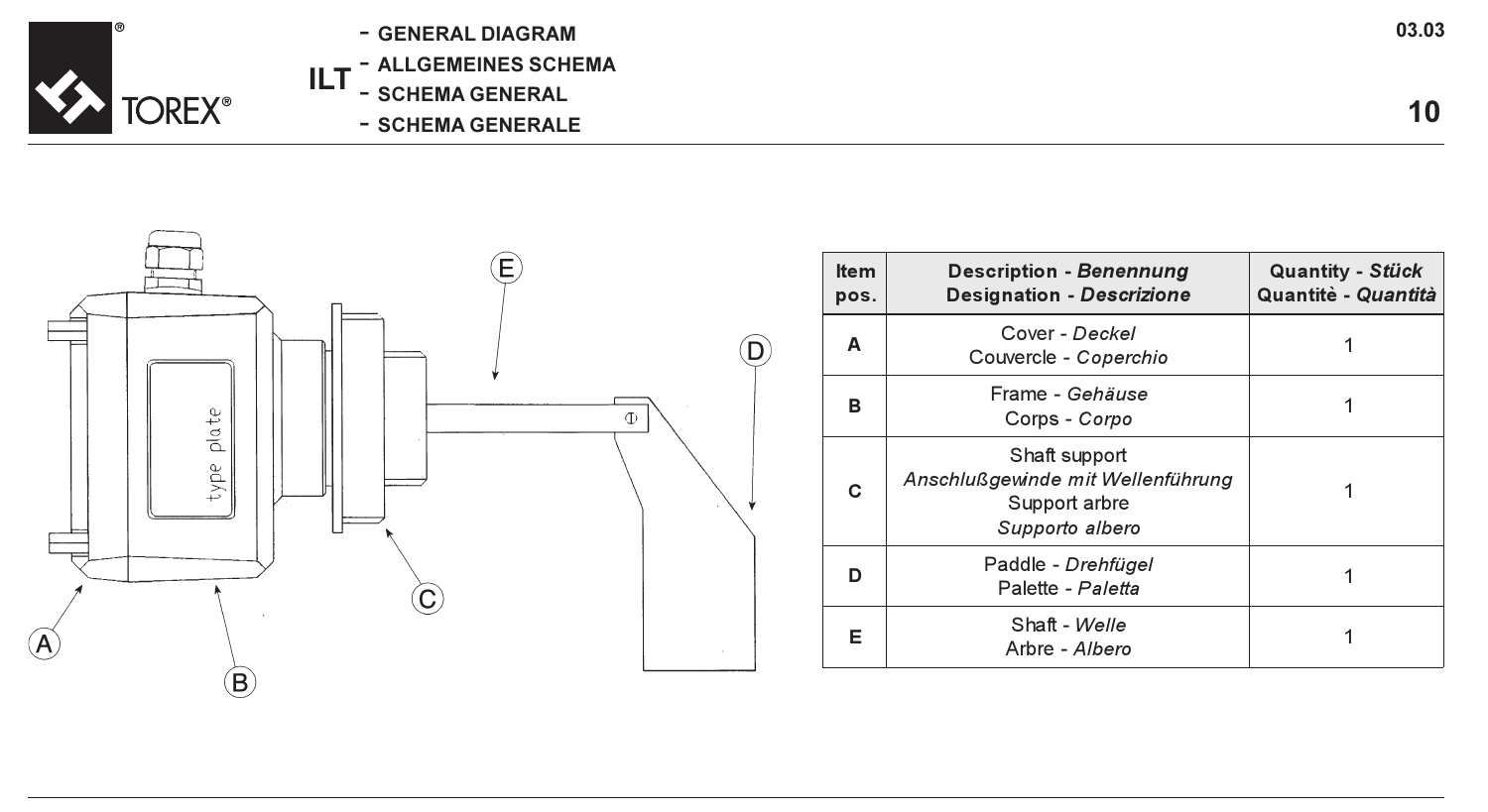

ILT - ORDER CODES - BESTELLCODES - CODES DE SELECTION - CODICI DI SCELTA



Level indicator - Füllstandsmelder Indicateur de niveau - Indicatore di livello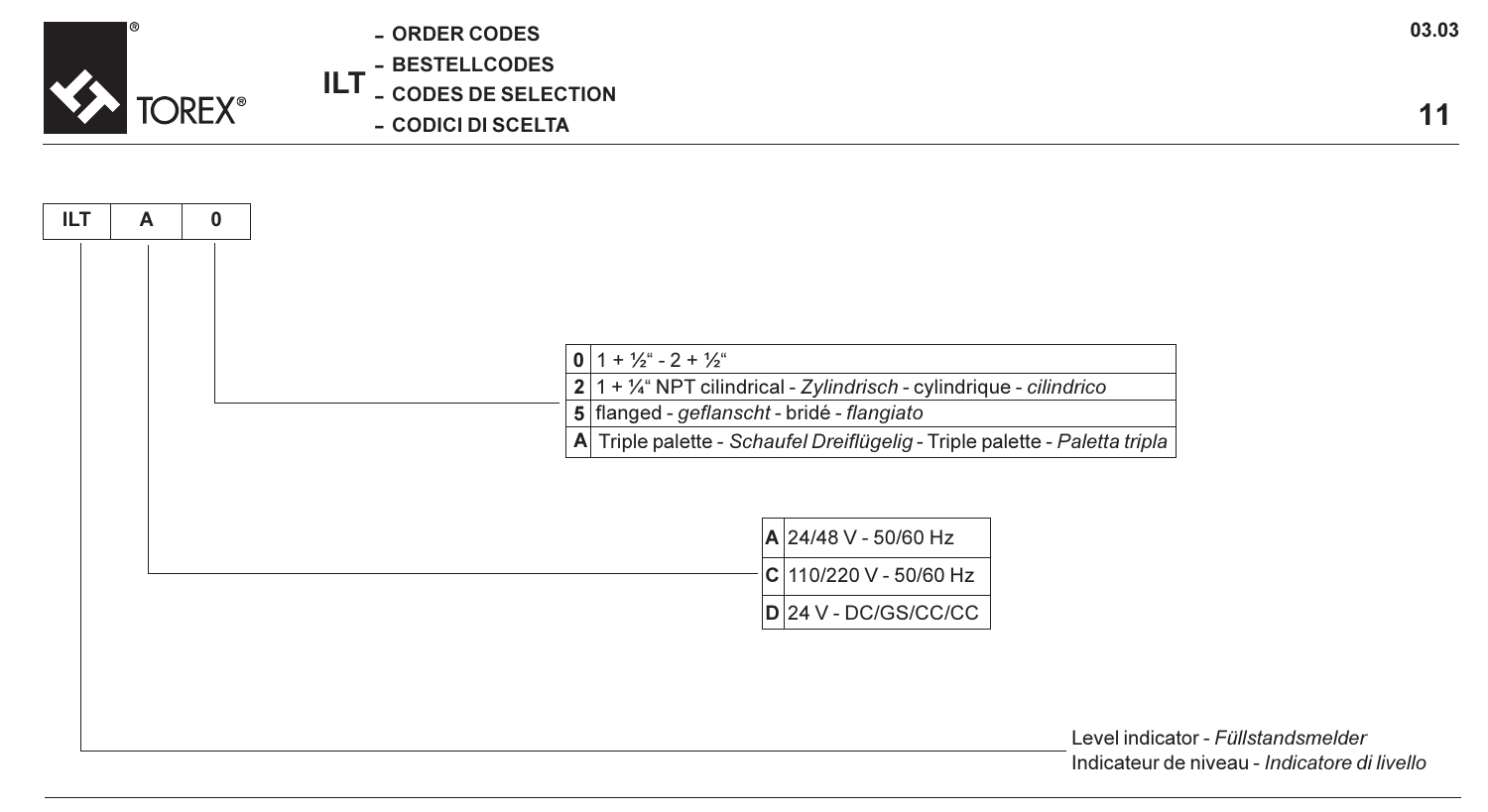

- OTHER VERSIONS OF THE ILT AND ACCESSORIES
- ILT - ANDERE ILT-VERSIONEN UND ZUBEHÖR
	- AUTRE VERSIONNES ILT ET ACCESSOIRES
		- ALTRE VERSIONI DELL'ILT ED ACCESSORI

| <b>Type</b>                                  | Code             |  |
|----------------------------------------------|------------------|--|
| <b>VERSIONS OF ILT WITH ROTATION CONTROL</b> |                  |  |
| ILT with 115 V/AC rotation control           | ILTC0S115        |  |
| ILT with 230 V/AC rotation control           | <b>ILTC0S230</b> |  |
| ILT with 24 V/DC rotation control            | ILTD0S024        |  |
| <b>VERSIONS OF ILT FOR EXPLOSIVE ZONES</b>   |                  |  |
| ILT 24 V/AC ATEX II 1/2 D "dust EX"          | <b>ILTA0AX</b>   |  |
| ILT 48 V/AC ATEX II 1/2 D "dust EX"          | <b>ILTA0BX</b>   |  |
| ILT 115 V/AC ATEX II 1/2 D "dust EX"         | <b>ILTCOAX</b>   |  |
| ILT 230 V/AC ATEX II 1/2 D "dust EX"         | <b>ILTCOBX</b>   |  |
| <b>ACCESSORIES</b>                           |                  |  |
| Sleeve 1+1/2"                                | 4538020100       |  |
| Sleeve 2+1/2"                                | 4538020150       |  |
| Double blade 98x200                          | 13N07001A        |  |
| Rectangular blade 98x250                     | 3850011200       |  |
| Green lamp cover PG 13,5                     | 3848004500       |  |
| Red lamp cover PG 13,5                       | 3848004520       |  |
| 24 volt lamp                                 | 3848004000       |  |
| 48 volt lamp                                 | 3848004050       |  |
| 115 volt lamp                                | 3848004100       |  |
| 230 volt lamp                                | 3848004150       |  |
| Extension* for shaft 500 mm                  | 3850001022       |  |
| Extension* for shaft 1000 mm                 | 3850001026       |  |
| Pin for "old" shaft extensions               | 3850001038       |  |
| Pin for new shaft extensions 115mm           | 3850001039       |  |
| Green lamp cover M20x1.5                     | 3848004510       |  |
| Red lamp cover M20x1.5                       | 3848004530       |  |

| Typ                                          | Code           |  |  |
|----------------------------------------------|----------------|--|--|
| <b>ILT-VERSIONEN MIT ROTATIONSSTEUERUNG</b>  |                |  |  |
| ILT mit Rotationssteuerung 115 V/AC          | ILTC0S115      |  |  |
| ILT mit Rotationssteuerung 230 V/AC          | ILTC0S230      |  |  |
| ILT mit Rotationssteuerung 24 V/DC           | ILTD0S024      |  |  |
| ILT-VERSIONEN FÜR EX-BEREICHE                |                |  |  |
| ILT 24 V/AC ATEX II 1/2 D "dust EX"          | <b>ILTA0AX</b> |  |  |
| ILT 48 V/AC ATEX II 1/2 D "dust EX"          | <b>ILTAOBX</b> |  |  |
| ILT 115 V/AC ATEX II 1/2 D "dust EX"         | <b>ILTCOAX</b> |  |  |
| ILT 230 V/AC ATEX II 1/2 D "dust EX"         | <b>ILTCOBX</b> |  |  |
| <b>ZUBEHÖR</b>                               |                |  |  |
| Muffe 1+1/2"                                 | 4538020100     |  |  |
| Muffe 2+1/2"                                 | 4538020150     |  |  |
| Doppelschaufel 98x200                        | 13N07001A      |  |  |
| Rechteckschaufel 98x250                      | 3850011200     |  |  |
| Lampenabdeckung Grün PG 13,5                 | 3848004500     |  |  |
| Lampenabdeckung Rot PG 13,5                  | 3848004520     |  |  |
| Lampe 24 Volt                                | 3848004000     |  |  |
| Lampe 48 Volt                                | 3848004050     |  |  |
| Lampe 115 Volt                               | 3848004100     |  |  |
| Lampe 230 Volt                               | 3848004150     |  |  |
| Verlängerung* für Welle 500 mm               | 3850001022     |  |  |
| Verlängerung* für Welle 1000 mm              | 3850001026     |  |  |
| Bolzen für Verlängerungen Welle "old"        | 3850001038     |  |  |
| Bolzen für Verlängerungen Welle "new" 115 mm | 3850001039     |  |  |
| Lampenabdeckung Grün M20x1.5                 | 3848004510     |  |  |
| Lampenabdeckung Rot M20x1.5                  | 3848004530     |  |  |

\*assembly of the extensions is permitted only vertically and for a maximum of 3 m.

\*: Es sind nur Verlängerungen bis zu max. 3 m zulässig, die vertikal zu montieren sind.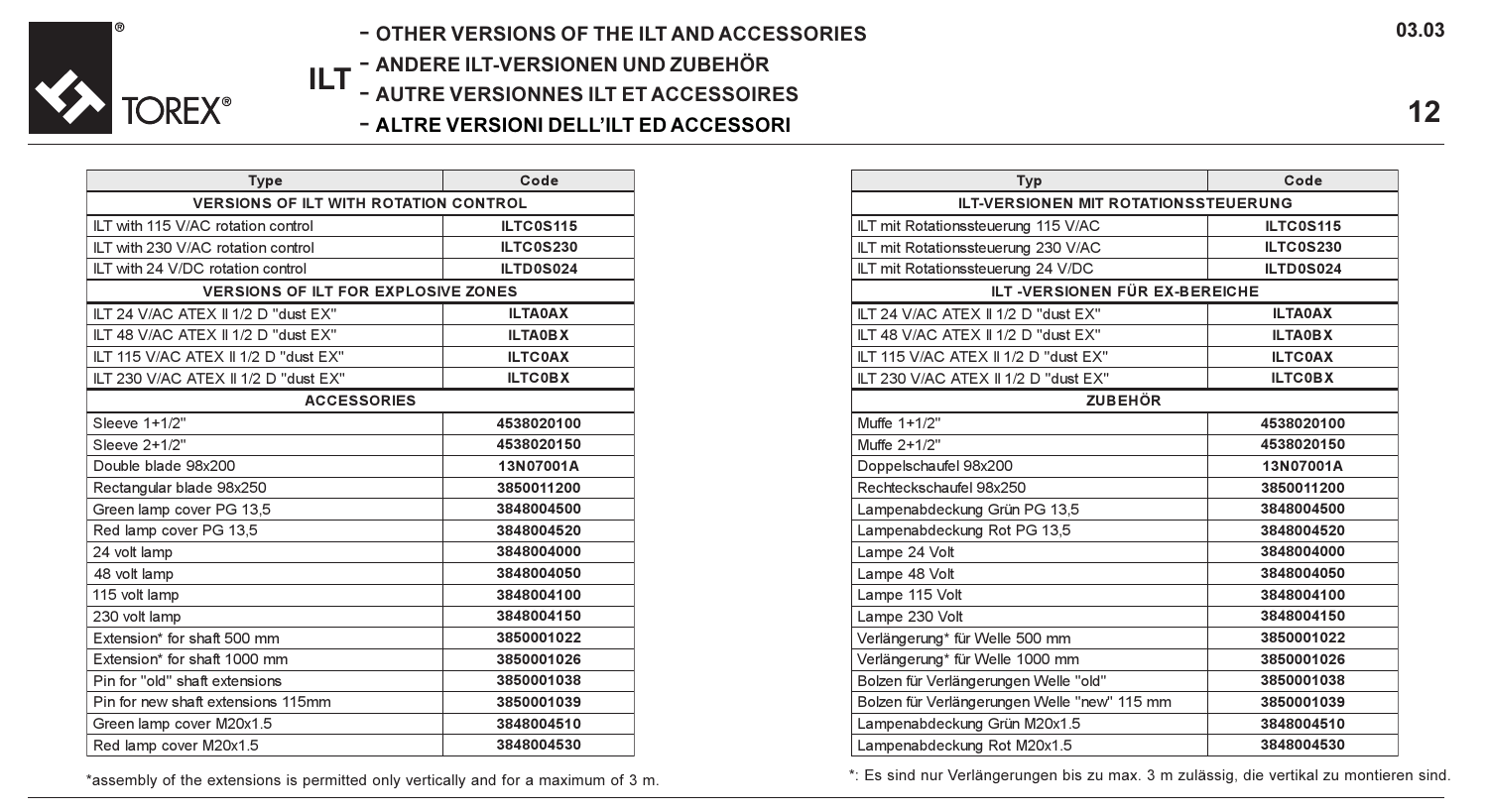

# ILT - AUTRE VERSIONNES ILT ET ACCESSOIRES - OTHER VERSIONS OF THE ILT AND ACCESSORIES - ANDERE ILT-VERSIONEN UND ZUBEHÖR

- ALTRE VERSIONI DELL'ILT ED ACCESSORI

| <b>Type</b>                                    | Code           |  |
|------------------------------------------------|----------------|--|
| <b>VERSIONES ILT AVEC CONTROLE DE ROTATION</b> |                |  |
| ILT avec controle de rotation 115 V/AC         | ILTC0S115      |  |
| ILT avec controle de rotation 230 V/AC         | ILTC0S230      |  |
| ILT avec controle de rotation 24 V/DC          | ILTD0S024      |  |
| <b>VERSIONNES ILT POUR ZONES EXPLOSIVES</b>    |                |  |
| ILT 24 V/AC ATEX II 1/2 D "dust EX"            | <b>ILTA0AX</b> |  |
| ILT 48 V/AC ATEX II 1/2 D "dust EX"            | <b>ILTAOBX</b> |  |
| ILT 115 V/AC ATEX II 1/2 D "dust EX"           | <b>ILTCOAX</b> |  |
| ILT 230 V/AC ATEX II 1/2 D "dust EX"           | <b>ILTCOBX</b> |  |
| <b>ACCESSOIRES</b>                             |                |  |
| Manchon 1+1/2"                                 | 4538020100     |  |
| Manchon 2+1/2"                                 | 4538020150     |  |
| Double palette 98x200                          | 13N07001A      |  |
| Palette rectangulaire 98x250                   | 3850011200     |  |
| Couvre lampe Vert PG 13,5                      | 3848004500     |  |
| Couvre lampe Rouge PG 13,5                     | 3848004520     |  |
| Lampe 24 Volt                                  | 3848004000     |  |
| Lampe 48 Volt                                  | 3848004050     |  |
| Lampe 115 Volt                                 | 3848004100     |  |
| Lampe 230 Volt                                 | 3848004150     |  |
| Prolonge* pour arbre de 500 mm                 | 3850001022     |  |
| Prolonge* pour arbre de 1000 mm                | 3850001026     |  |
| Pivot pour prolonge arbre "old"                | 3850001038     |  |
| Pivot pour prolonge arbre new 115 mm           | 3850001039     |  |
| Couvre lampe Vert M20x1.5                      | 3848004510     |  |
| Couvre lampe Rouge M20x1.5                     | 3848004530     |  |

| Tipo                                           | Codice         |  |
|------------------------------------------------|----------------|--|
| <b>VERSIONI ILT CON CONTROLLO DI ROTAZIONE</b> |                |  |
| ILT con controllo rotazione 115 V/AC           | ILTC0S115      |  |
| ILT con controllo rotazione 230 V/AC           | ILTC0S230      |  |
| ILT con controllo rotazione 24 V/DC            | ILTD0S024      |  |
| <b>VERSIONI ILT PER ZONE ESPLOSIVE</b>         |                |  |
| ILT 24 V/AC ATEX II 1/2 D "dust EX"            | <b>ILTA0AX</b> |  |
| ILT 48 V/AC ATEX II 1/2 D "dust EX"            | <b>ILTAOBX</b> |  |
| ILT 115 V/AC ATEX II 1/2 D "dust EX"           | <b>ILTC0AX</b> |  |
| ILT 230 V/AC ATEX II 1/2 D "dust EX"           | <b>ILTCOBX</b> |  |
| <b>ACCESSORI</b>                               |                |  |
| Manicotto 1+1/2"                               | 4538020100     |  |
| Manicotto 2+1/2"                               | 4538020150     |  |
| Paletta doppia 98x200                          | 13N07001A      |  |
| Paletta rettangolare 98x250                    | 3850011200     |  |
| Copri lampada Verde PG 13,5                    | 3848004500     |  |
| Copri lampada Rosso PG 13,5                    | 3848004520     |  |
| Lampada 24 Volt                                | 3848004000     |  |
| Lampada 48 Volt                                | 3848004050     |  |
| Lampada 115 Volt                               | 3848004100     |  |
| Lampada 230 Volt                               | 3848004150     |  |
| Prolunga* per albero da 500 mm                 | 3850001022     |  |
| Prolunga* per albero da 1000 mm                | 3850001026     |  |
| Perno per prolunghe albero "old"               | 3850001038     |  |
| Perno per prolunghe albero new 115 mm          | 3850001039     |  |
| Copri lampada Verde M20x1.5                    | 3848004510     |  |
| Copri lampada Rosso M20x1.5                    | 3848004530     |  |

\*: Le montage des prolonges est permis seulement en vertical et pour un maximum de 3 m.<br>\* il montaggio delle prolongele consentitio solo in vertical et pour un maximum de 3 m.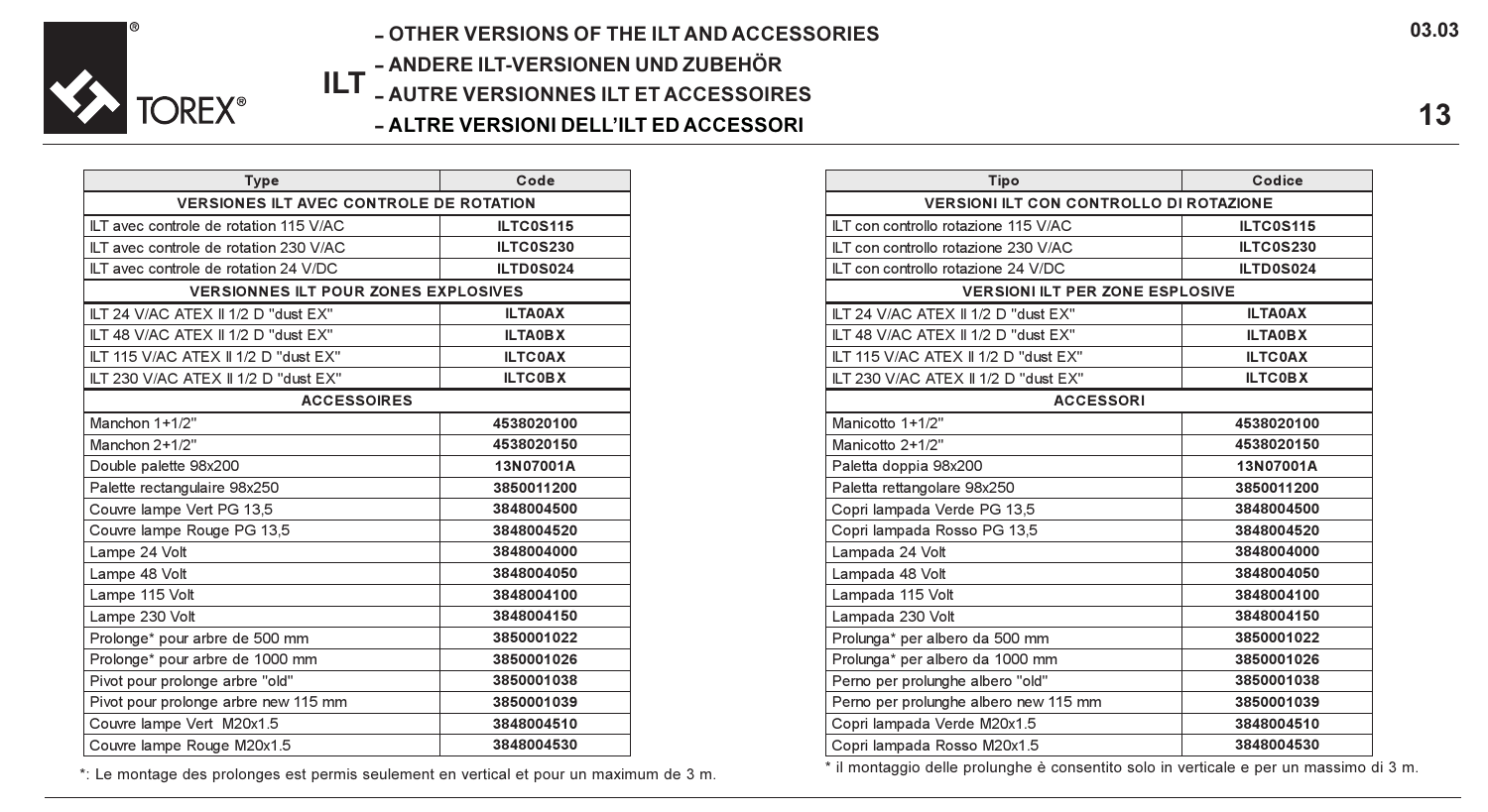

- DIMENSION
- EINBAUMASSE
- ILT -<br>-<br>-<br>-- DIMENSIONS
	- DIMENSIONI

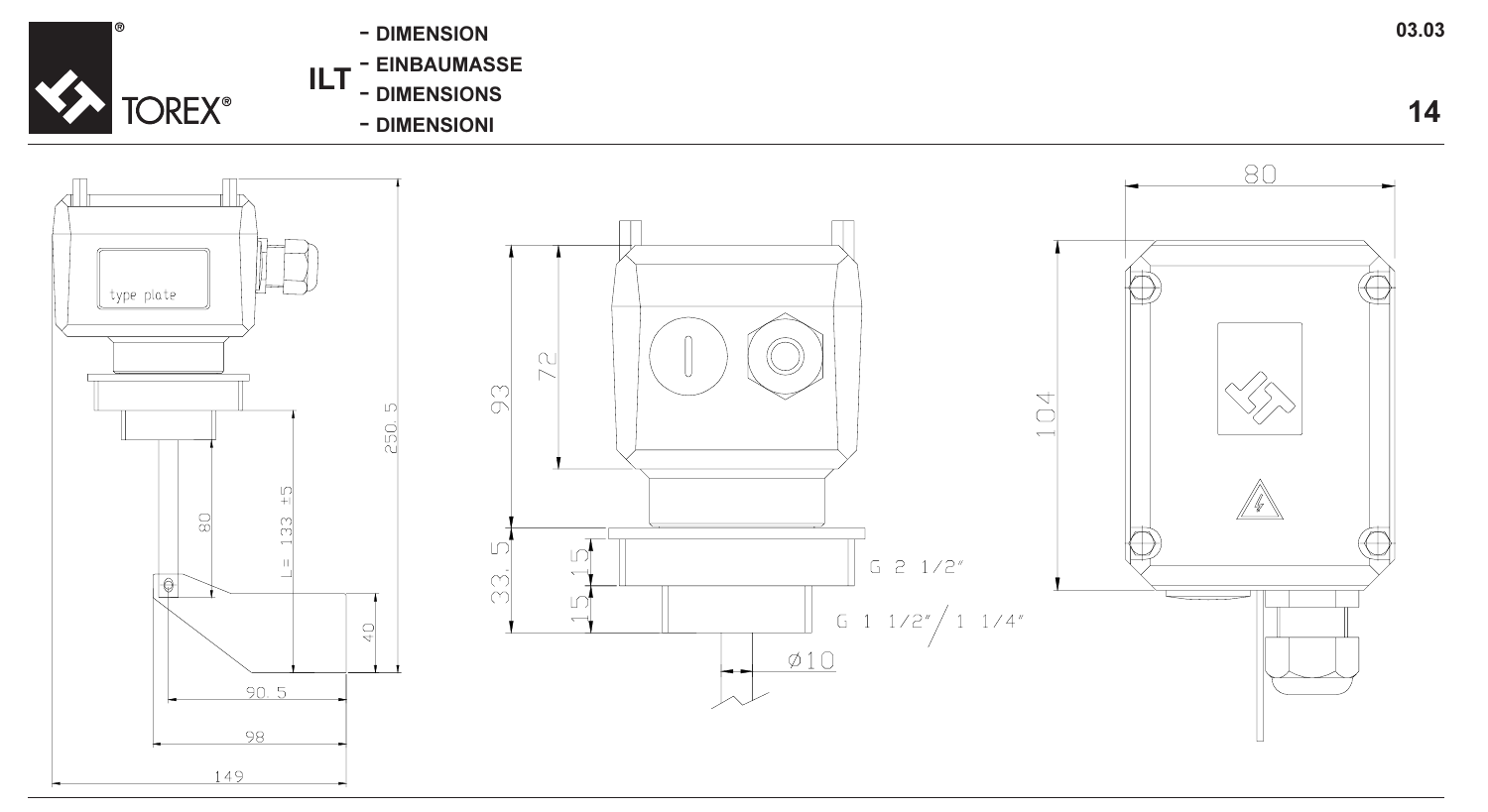

- ILT - SAFETY NOCITES - SICHERHEITSHINWEISE - INDICATIONS DE SÉCURITÉ - ISTRUZIONI DI SICUREZZA
- For terminal connection of the device, the local regulations must be observed.
- For terminal connection of the device in areas in which there is the danger of dust explosion zone 10, the pertinent local regulations for the installation and connection of electrical wires must be observed.
- Provide protection for relay contacts and output transistors to protect the device against spikes with inductive loads.
- Compare the mains voltage applied with the specifications given on the electronic module before switching the device on.
- Make sure that max. 8mm of the pigtails are bared (danger of contact with live parts).
- Make sure that the boots for protecting cable terminations are not longer than 8mm (danger of contact with live parts).
- Make sure that the screwed cable gland safely seals the cable and that it is tight (danger of water intrusion).
- A voltage-disconnecting switch must be provided near the device.
- In the case of inexpert handling or handling malpractice, the electric safety of the device cannot be guaranteed.
- In the case of a defect, the distribution voltage must automatically be cut off by a FI protective switch so as to protect the user of the device from indirect contact with dangerous electric tensions.
- Für den elektrischen Anschluß müssen die örtlichen Vorschriften oder VDE 0100 beachtet werden.
- Für den elektrischen Anschluß in StEx Zone 10 gefährdeten Bereichen müssen die entspr. Vorschriften für die Verlegung u. Anschluß elektr. Leitungen beachtet werden.
- Zum Schutz vor Spannungsspitzen bei induktiven Lasten einen Schutz für Relaiskontakte / Ausgangstransistoren vorsehen.
- Vor Einschalten des Gerätes Anschlußspannung mit Angaben auf Elektronikmodul vergleichen. - Darauf achten, daß die Anschlußlitzen max. 8 mm abisoliert werden (Gefahr der Berührung
- spannungs- führender Teile).
- Darauf achten, daß die Aderendhülsen der Anschlußkabel max. 8 mm lang sind (Gefahr der Berührung spannungsführender Teile).
- Darauf achten, daß die Kabelverschraubung das Kabel sicher dichtet u. fest angezogen ist (Wassereintritt).
- Es muß in der Nähe des Gerätes ein Schalter als Trennvorrichtung für die Anschlußspannung vorgesehen werden.
- Bei unsachgemäßem Gebrauch des Gerätes ist die elektr. Sicherheit nicht gewährleistet.
- Zum Schutz gegen indirektes Berühren gefährlicher Spannung muß im Fehlerfall ein automatisches Ausschalten (FI - Schutzschalter) der Versorgungsspannung gewährleistet sein.
- Pour le branchement électrique, il faut respecter les prescriptions locales.
- Pour le branchement électrique dans des zones de poussières inflammables Z10, il faut respecter les instructions adéquates pour l'installation et le branchement de câbles électriques.
- Prévoir une protection pour les contacts de relais/les transistors de sortie afin de les protéger contre les pointes de tension en cas de charges **inductives**
- Avant de mettre l'appareil en circuit, comparer la tension d'alimentation avec les indications portées sur le module électronique.
- Veiller à ce que les torons de raccordement soient dénudés à 8 mm au maximum (danger de contact avec des pièces sous tension).
- Veiller à ce que les cosses d'adhérence des câbles de connexion aient une longueur maximale de 8 mm (danger de contact avec des pièces sous tension).
- Veiller à ce que le presse étoupe ferme le câble hermétiquement et qu'il soit bien serré (arrivée d'eau).
- Prévoir un interrupteur à proximité de l'appareil
- La garantie ne s'applique pas en cas de utilisation non conforme.
- En cas de défaut, l'alimentation doit être coupée automatiquement: (disjoncteur F1) pour protéger l'utilisateur contre toute tension dangereuse.
- Per la connessione dei morsetti del dispositivo attenersi alle normative locali.
- Per la connessione dei morsetti in zone 10, con pericolo dovuto alla presenza di polveri esplosive, attenersi alle normative vigenti per l'installazione e la connessione di cavi elettrici.
- Fornire una protezione per i contatti dei relè e i transistor d'uscita contro i picchi di tensione con cariche induttive.
- Verificare la tensione di alimentazione applicata in base alle specifiche riportate sul modulo elettronico prima dell'avviamento del dispositivo.
- Assicurarsi che la superficie scoperta dei fili connettori non superi gli 8 mm (pericolo di contatto con parti sotto tensione).
- Assicurarsi che le quaine di protezione delle terminazioni dei cavi non superino gli 8 mm di lunghezza (pericolo di contatto con parti sotto tensione).
- Assicurarsi che il pressacavo stringa il cavo in modo sicuro, fissandolo adeguatamente (pericolo di infiltrazione d'acqua).
- Collocare un interruttore di tensione nei pressi del dispositivo.
- Non si garantisce la sicurezza elettrica del dispositivo in caso di impiego improprio o non conforme.
- In caso di guasto, l'alimentazione dovrà essere automaticamente interrotta mediante un interruttore di protezione FI al fine di proteggere l'utilizzatore dal contatto indiretto con tensioni elettriche pericolose.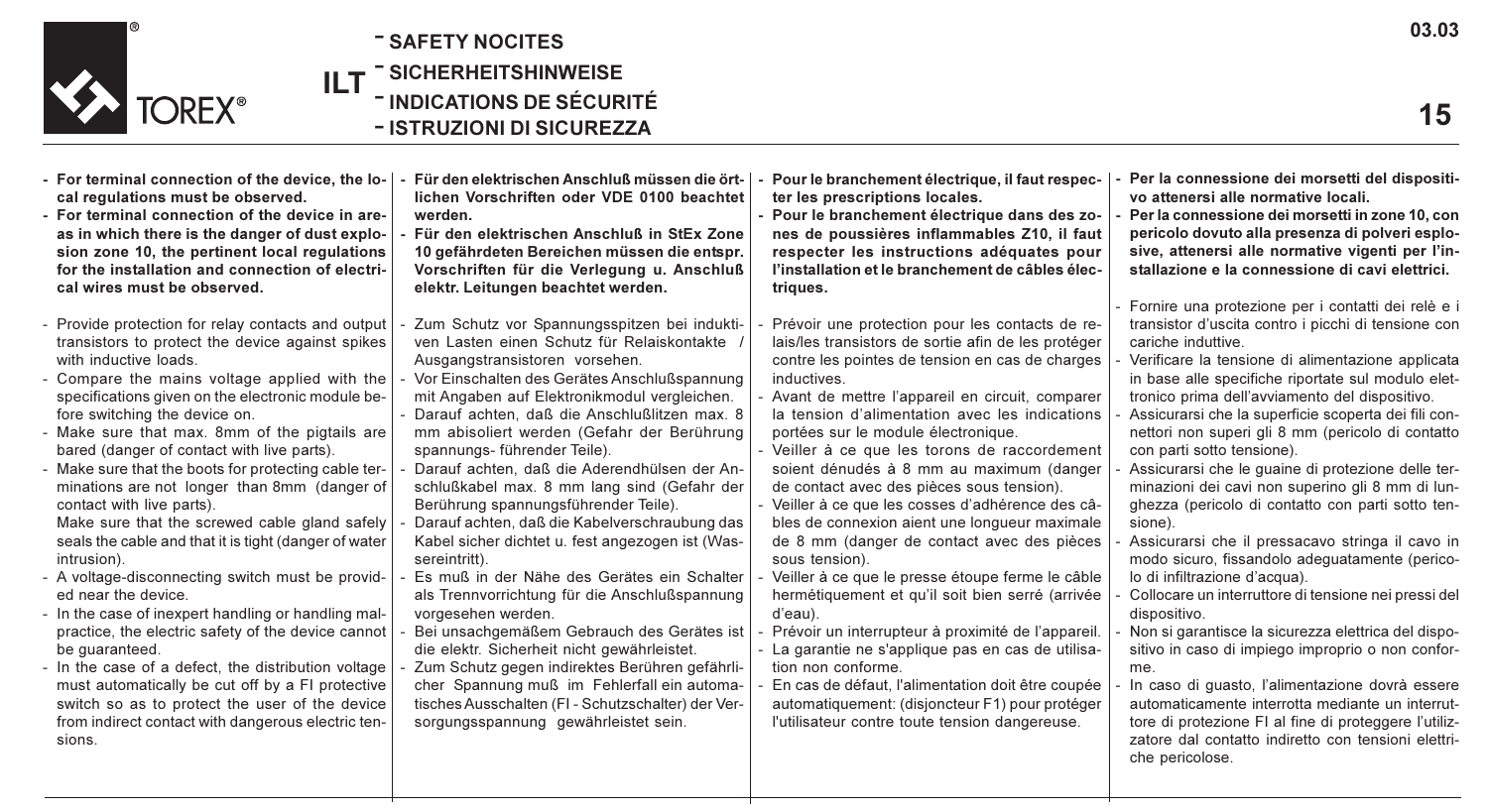

- CONNECTIONS
- ANSCHLÜSSE

ILT - RACCORDEMENTS

- CONNESSIONI

## ELECTRICAL CONNECTIONS

Take note of the power supply indicated on the legend plate. Always observe safety regulation (See Safety Instructions - IEC....)

### ELEKTRISCHE ANSCHLÜSSE

Anschlußspannung auf dem Typenschild beachten. Die Sicherheitsvorschriften (siehe IEC) sind ständing zu beachten.



## RACCORDEMENTS ELECTRIQUES

Tenir compte de la tension indiquée sur la plaque signalétique. Faire toujours attention aux normes de sécurité, voir fiche (réf.IEC...).

#### COLLEGAMENTI ELETTRICI

Il collegamento deve essere eseguito in accordo alla tensione riportata sulla targhetta identificativa.

Fare sempre attenzione alle norme di sicurezza, vedi scheda (rif.IEC....).

# DC version - GS-Version - Version CC - Versione CC



DC version: connection diagram inside of the lid GS-Version: Anschlußdiagramm im Inneren des Deckels Version CC: diagramme de connexion à l'intérieur du couvercle Versione CC: diagramma di connessione all'interno del coperchio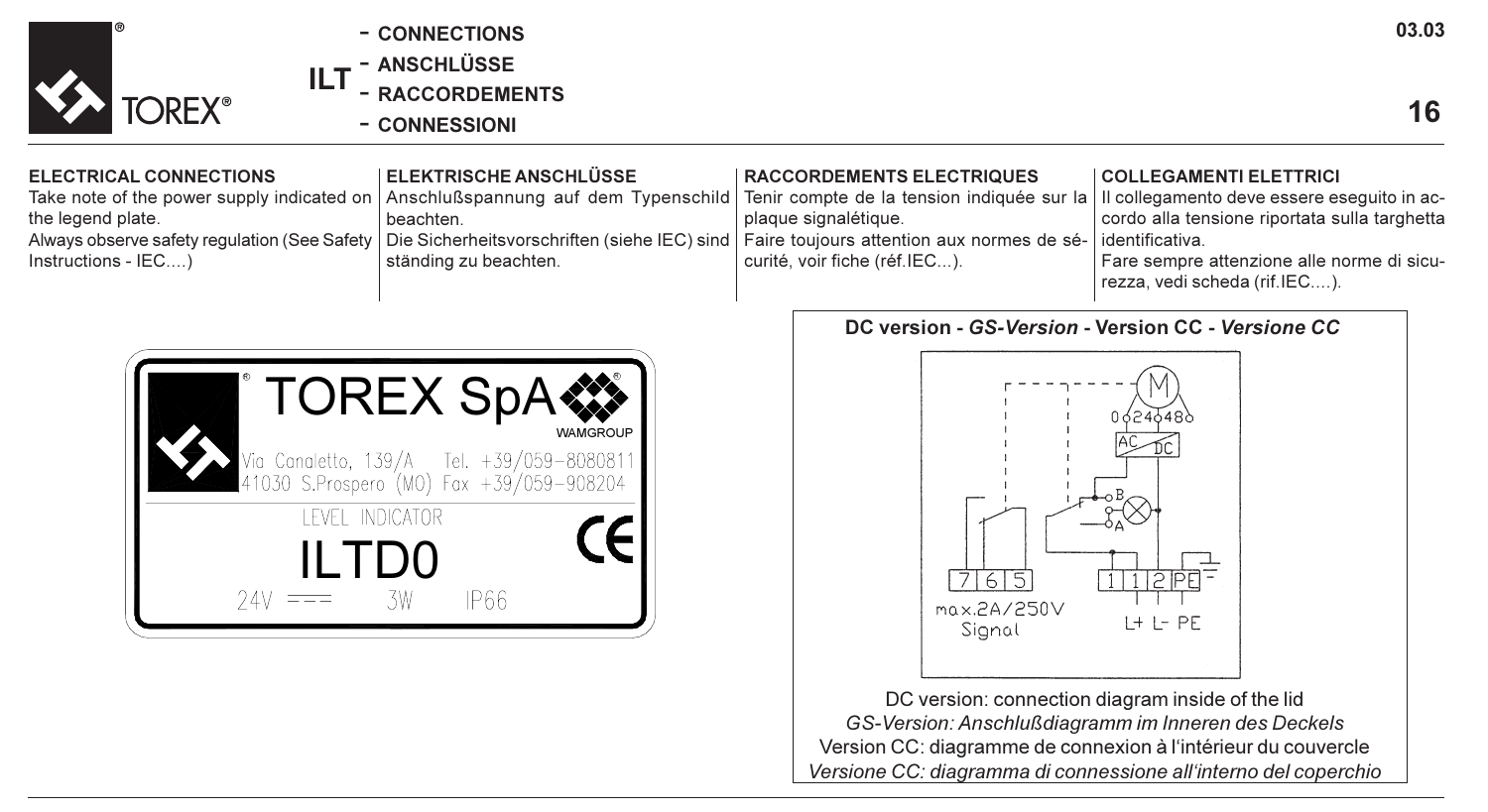

- CONNECTIONS
- ANSCHLÜSSE
- ILT - RACCORDEMENTS
	- CONNESSIONI



| <b>TOREX SpA</b> |                                                                                       |     |          |
|------------------|---------------------------------------------------------------------------------------|-----|----------|
|                  | Via Canaletto, 139/A Tel. +39/059-8080811<br>41030 S.Prospero (MO) Fax +39/059-908204 |     | WAMGROUP |
| LEVEL INDICATOR  |                                                                                       |     |          |
| ILTC0            |                                                                                       |     |          |
| 115/230V         | $~10 - 60$ Hz                                                                         | 3VA | IP66     |

AC version - WS-Version - Version CA - Versione CA  $24/115V$ /230V  $\frac{6}{4}$ 

5TPE  $2a$  $2b$ 6 max. 2A  $\bigcap$ 250V~ Signal PF

AC version: connection diagram on the electronic board (as shown on the drawing left) WS-Version: Anschlußdiagramm auf der Leiterplatte (siehe Zeichnung links) Version CA: diagramme de connexion sur le boîtier électronique (comme indiqué dans le dessin de gauche) Versione CA: diagramma di connessione sul quadro elettronico (come indicato nel disegno a sinistra)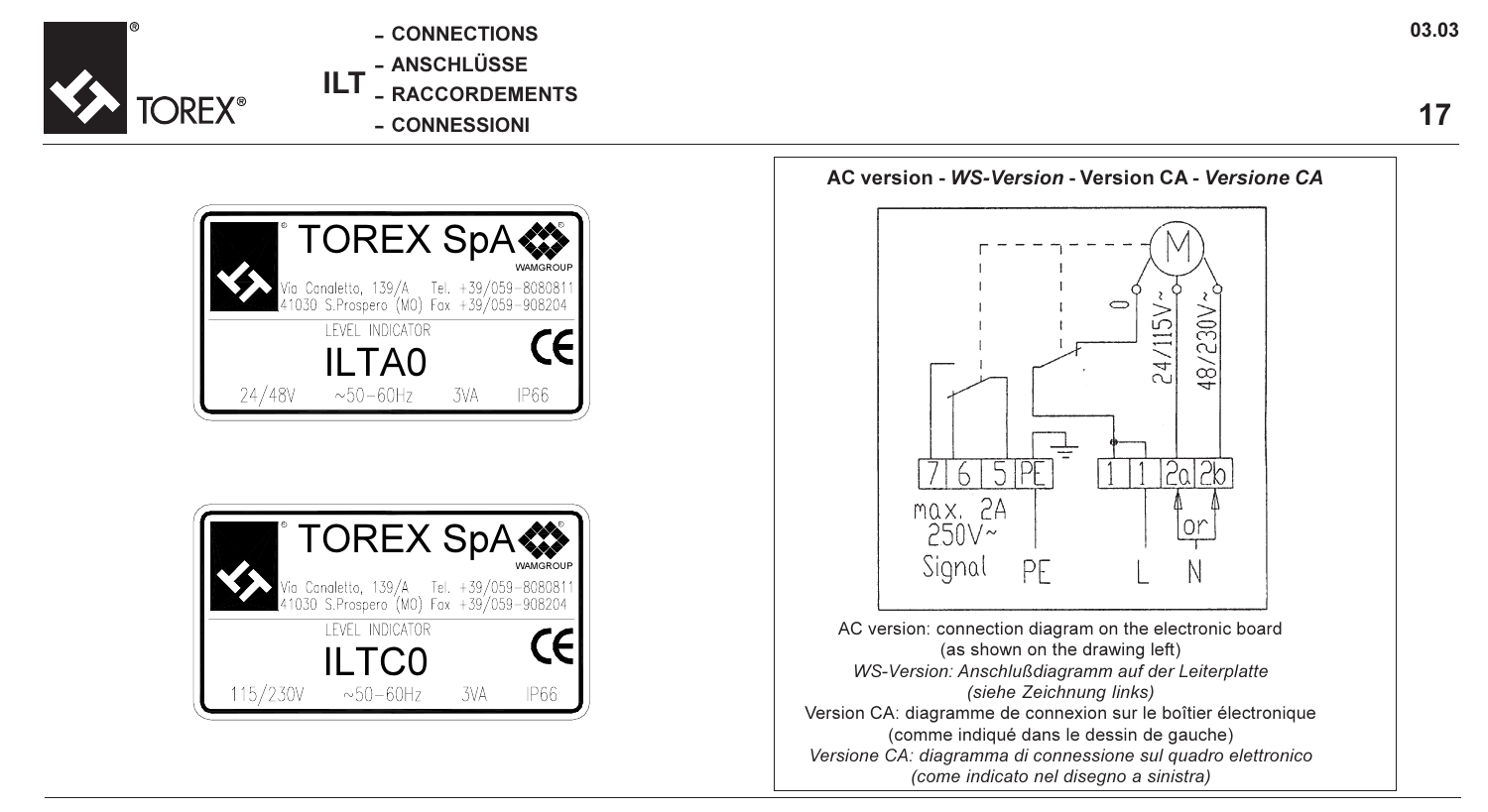

| ILT | -OPTIONS   |
|-----|------------|
|     | -VARIANTEN |
|     | - OPTIONS  |
|     | -OPZIONI   |







AC version with rotation control WS-version mit Prüfung der Drehung Version CA avec contrôle de rotation Versione CA con indicatore di rotazione





DC version with rotation control GS-version mit Prüfung der Drehung Version CC avec contrôle de rotation Versione CC con indicatore di rotazione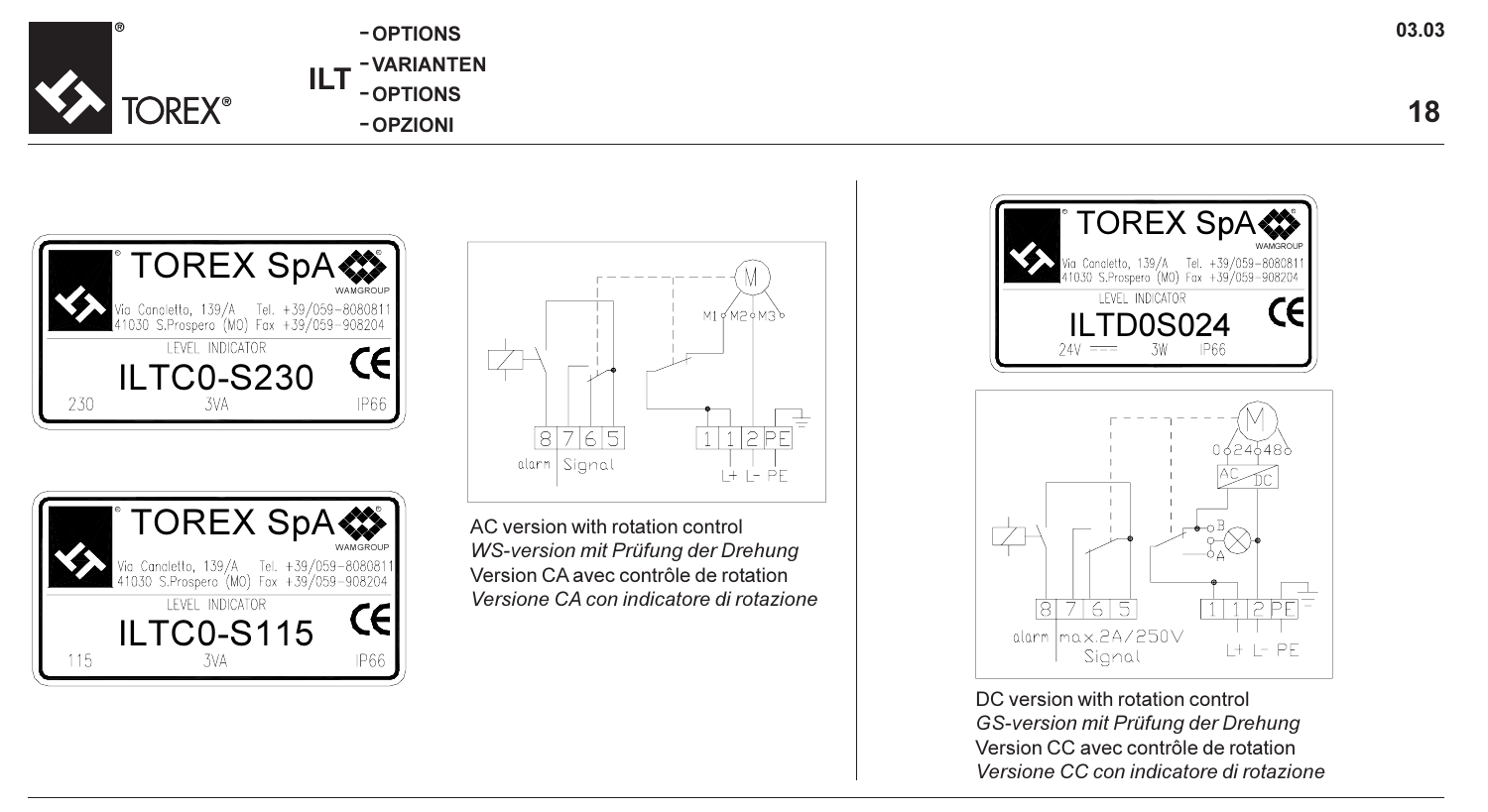

- ILT - COMMISIONING - TESTING - ABNAHME UND INBETRIEBNAHME
	- MISE EN SERVICE ET ESSAI DE RECEPTION
		- MESSA IN SERVIZIO E COLLAUDO

view electronic board only Ansicht nur von der Leitungsplatte vue du boîter èlectronique seulement vista solamente del quadro elettronico



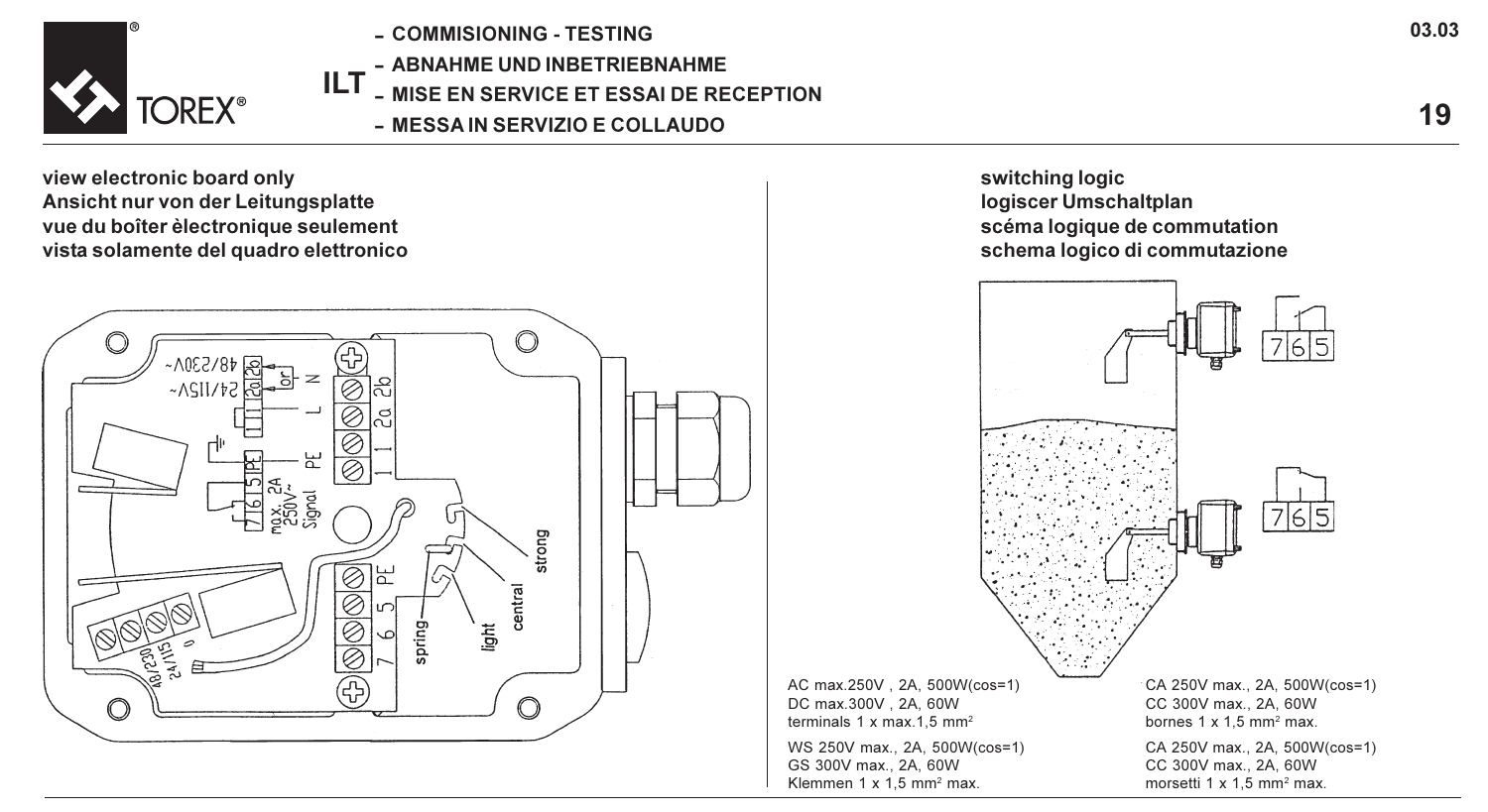

The unit must be mounted with the thread at the container. Mounting may be vertical, oblique or horizontal. During mounting, turn the housing in the right direction. This is possible with a suitable sealing material which fix and seal the unit (to counter the plastic screw part with the container is only by hand not by tools allowed).

The screwed cable gland (or plug) must show downwards (see drawing right hand). This makes sure, that the unit works fine and protects, that water enters into the housing throught the screwed cable gland. It is not possible to turn the housing after fixing the thread.

The electrical connections are made in accordant with the connection diagram.

Make sure, that the cable in the screwed cable gland is seated tightly without fail.

Adjusting the unit at site is not required.

Die Einheit muß mit dem Gewinde am Behälter montiert werden. Der Einbau ist senkrecht, schräg oder waagerecht vorzunehmen. Während des Einbaus das Gehäuse nach rechts drehen. Dabei ist ein passendes Dichtungsmateria zu benutzen, mit der die Einheit befestigt und versiegelt wird (nur von Hand und nicht mit Werkzeugen arbeiten, um die Kunststoffschraube in den Behälter zu drehen), Die Kabelverschraubung muß nach unten zeigen (siehe Zeichnung rechts). Das garantiert, dass die Einheit korrekt funktioniert und kein Wasser durch die Kabelverschraubung in das Gehäuse eindringt. Nach der Befestigung des IM Gewindes kann das Gehäuse nicht mehr verdreht werden.

Die elektrischen Anschlüsse sind in Übereinstimmung mit dem Anschlussplan vorzunehmen.

Sicherstellen, daß das Kabel dicht und störungsfrei in der Kabelverschraubung sitzt.

Eine Einstellung der Einheit an der Einbaustelle ist nicht erforderlich.

Le groupe doit être monté en utilisant le filetage du conteneur. Le montage pourra être vertical, oblique ou horizontal. Pendant le montage, tourner le corps vers la droite. Cette opération est possible grâce à un produit spécial de scellement en cc mesure de fixer et de sceller le groupe (Pour tourner la vis en plastique en même temps que le conteneur, intervenir uniquement manuellement, sans outils). Le serre-câble vissé doit être tourné vers le bas (voir le dessin de droite). Ceci garanti le fonctionnement correct du groupe et évite l'entrée d'eau dans le corps du serrecâble vissé. Le corps ne peut pas être tourné après avoir vissé le filet. Les raccordements électriques sont conformes au diagramme de connexion. S'assurer que le câble dans le serre-câble vissé est étanche et sans défauts. Le réglage du groupe sur site n'est pas nécessaire.

Si deve montare il gruppo con la filettatura dei contenitore. Il montaggio potrà essere verticale, obliquo o orizzontale.

Durante il montaggio, ruotare il corpo verso destra. Questo intervento è reso possibile da un idoneo materiale di sigillatura in grado di fissare e sigillare il gruppo (intervenire solamente manualmente, non con attrezzi, per ruotare la vite in plastica insieme al contenitore). Il pressacavo avvitato (o la spina) deve essere rivolto verso il basso (vedere il disegno a destra). Ciò garantisce che il gruppo funzioni correttamente e evita l'entrata di acqua nel corpo dal premistoppa avvitato. Non si può ruotare il corpo dopo avere fissato il filetto.

I collegamenti elettrici sono conformi al diagramma di connessione. Accertarsi che il cavo nel pressacavo avvitato sia a tenuta ed esente da guasti. Non è necessario registrare il gruppo nel sito.



03.03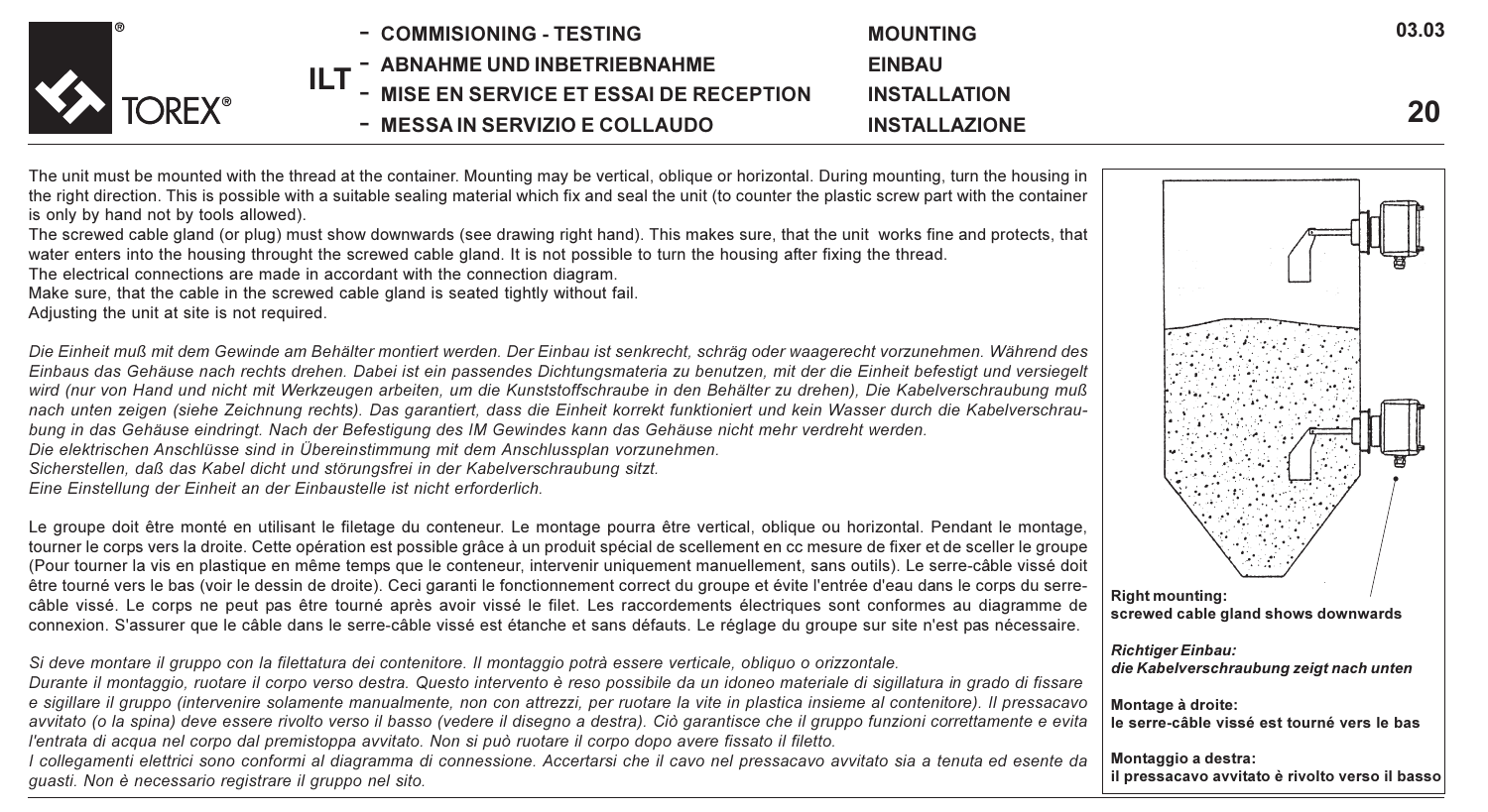| ®                                                                                                           | - MAINTENANCE<br><b>WARTUNG</b>                                                                                                                            |                                                                                                                                                                                                                                   | 03.03                                                                                                                                            |
|-------------------------------------------------------------------------------------------------------------|------------------------------------------------------------------------------------------------------------------------------------------------------------|-----------------------------------------------------------------------------------------------------------------------------------------------------------------------------------------------------------------------------------|--------------------------------------------------------------------------------------------------------------------------------------------------|
| ILT<br><b>TOREX<sup>®</sup></b>                                                                             | <b>ENTRETIEN</b><br>- MANUTENZIONE                                                                                                                         |                                                                                                                                                                                                                                   | 21                                                                                                                                               |
| OF WORK ON THE MACHINE STOP<br>IT AND DISCONNECT IT FROM ALL<br>ELECTRIC SUPPLY SOURCES                     | BEFORE CARRYNG OUT ANY TYPE VOR BEGINN DER WARTUNGSAR-<br>BEITEN SICHERSTELLEN, DASS DIE<br><b>MASCHINE UND DER HAUPTSCHAL-</b><br>TER AUSGESCHALTET SIND. | AVANT D' EFFECTUER UNE QUEL- PRIMA DI ESEGUIRE QUALSIASI<br>CONQUE OPERATION SUR LA MA-<br>DEBRANCHER DE TOUTES LES ALI-<br><b>MENTATIONS ELECTRIQUES.</b>                                                                        | OPERAZIONE SULLA MACCHINA<br>CHINE. IL FAUT L'ARRETER ET LA ARRESTARLA E SCOLLEGARE TUT-<br>TE LE ALIMENTAZIONI ELETTRICHE.                      |
| N.B.: Failure to observe these in-<br>structions can cause problems and<br>make the warranty null and void. | auf die maschine gewährten Garan- nes fournies.<br>tie führen.                                                                                             | N.B.: Die Nichtbeachtung der oben   N.B.: L'inobservation de ces instruc-<br>genannten Vorscriften kann zu Be- tions peut provoquer des problémes<br>triebssstörungen und zum Verfall der et invalider la garantie sur les machi- | N.B.: Il non attenersi strettamente alle<br>suddette istruzioni può causare dei<br>problemi ed invalidare la garanzia<br>sulle macchine fornite. |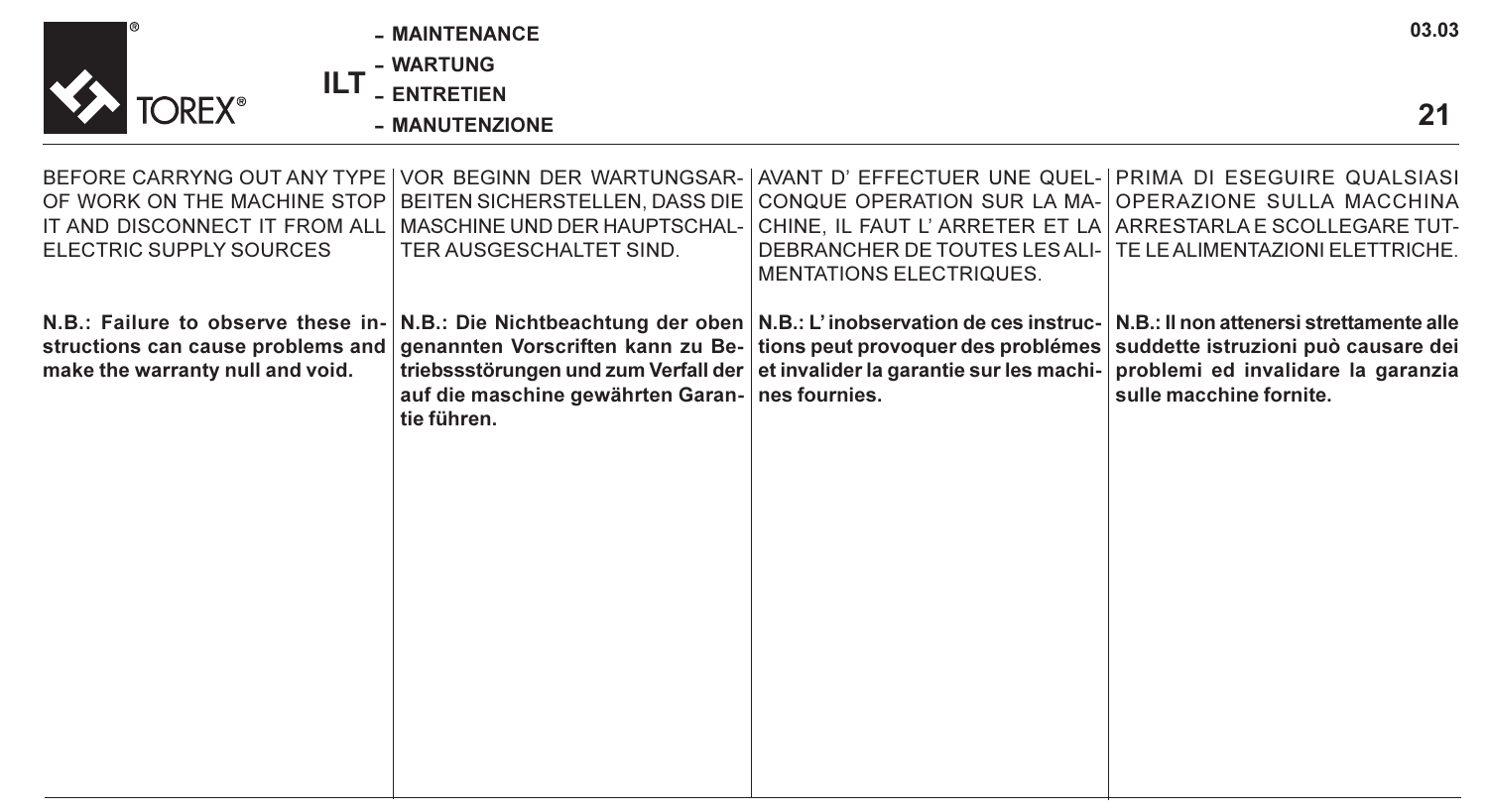|                                | - MAINTENANCE     | 03.03 |
|--------------------------------|-------------------|-------|
|                                | - WARTUNG         |       |
| <b>TOREX<sup>®</sup></b><br>ΔХ | ш.<br>- ENTRETIEN | n-    |
|                                | - MANUTENZIONE    | --    |

BUILD REMOVAL - ANBACKUNGEN ENTFERNEN - ENLEVER LES INCRUSTATIONS - RIMOZIONE DELLE INCROSTAZIONI

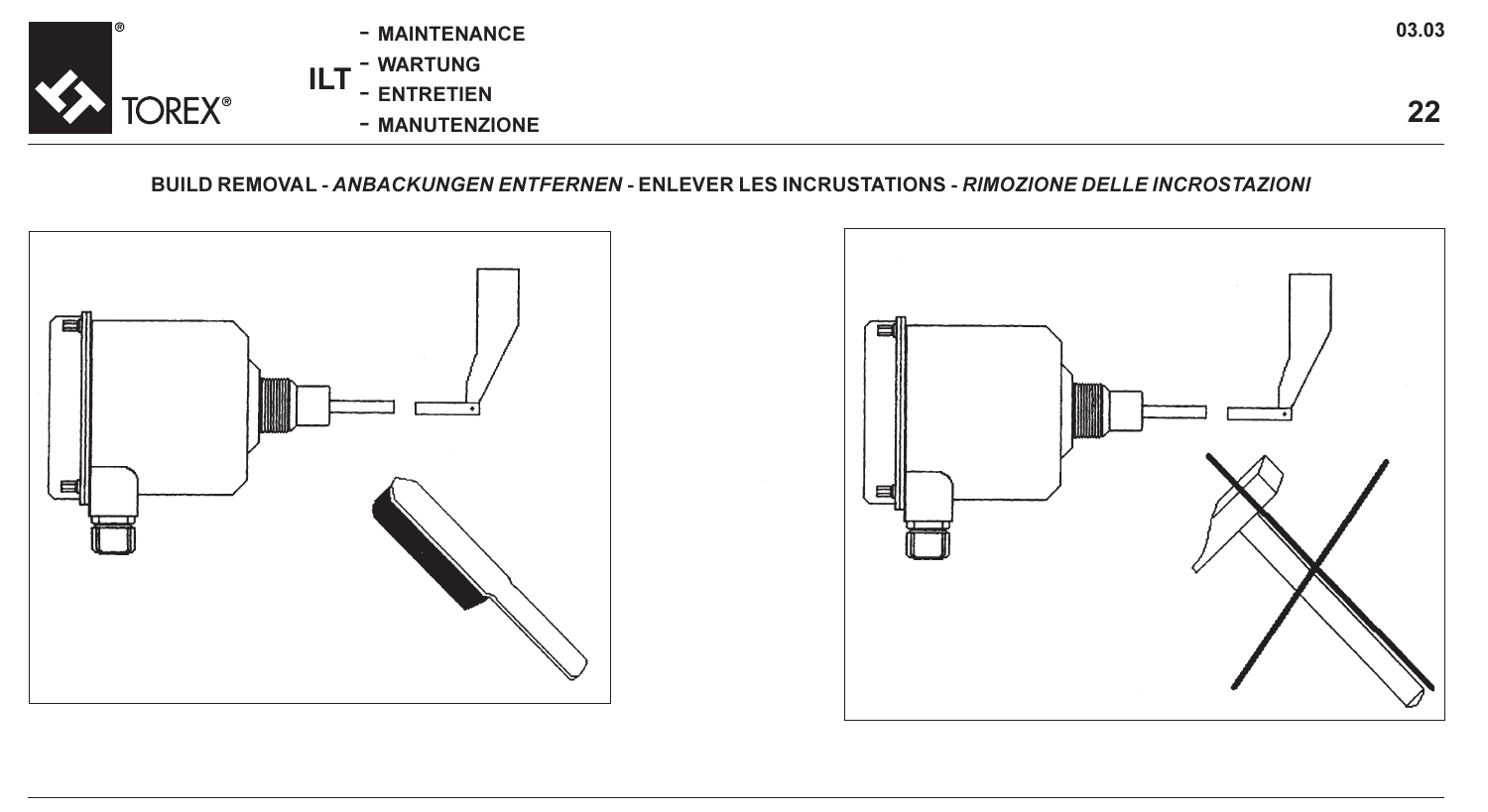

- SAFETY ITEMS
- SICHERHEITSMAßNAHMEN
- ILT - CONSIGNES DE SÉCURITÉ
	- PRECAUZIONI DI SICUREZZA

| <b>Safety items</b>                                                                                                                                                                                                                                                                                                                                                                                                                                                                                                                                                                                                                                                  | <b>Sicherheitsmaßnahmen</b>                                                                                                                                                                                                                                                                                                                                                                                                                                                                                                                                                                                                                                                                                                                                                                          | Consignes de sécurité                                                                                                                                                                                                                                                                                                                                                                                                                                                                                                                                                                                                                                                                                                                                                                                 | Precauzioni di sicurezza                                                                                                                                                                                                                                                                                                                                                                                                                                                                                                                                                                                                                                                                                                                                                       |
|----------------------------------------------------------------------------------------------------------------------------------------------------------------------------------------------------------------------------------------------------------------------------------------------------------------------------------------------------------------------------------------------------------------------------------------------------------------------------------------------------------------------------------------------------------------------------------------------------------------------------------------------------------------------|------------------------------------------------------------------------------------------------------------------------------------------------------------------------------------------------------------------------------------------------------------------------------------------------------------------------------------------------------------------------------------------------------------------------------------------------------------------------------------------------------------------------------------------------------------------------------------------------------------------------------------------------------------------------------------------------------------------------------------------------------------------------------------------------------|-------------------------------------------------------------------------------------------------------------------------------------------------------------------------------------------------------------------------------------------------------------------------------------------------------------------------------------------------------------------------------------------------------------------------------------------------------------------------------------------------------------------------------------------------------------------------------------------------------------------------------------------------------------------------------------------------------------------------------------------------------------------------------------------------------|--------------------------------------------------------------------------------------------------------------------------------------------------------------------------------------------------------------------------------------------------------------------------------------------------------------------------------------------------------------------------------------------------------------------------------------------------------------------------------------------------------------------------------------------------------------------------------------------------------------------------------------------------------------------------------------------------------------------------------------------------------------------------------|
| - Switch off the mains voltage before open-<br>ing the housing.<br>Dangerous voltage!<br>Set into operation only with closed lid of<br>the housing.                                                                                                                                                                                                                                                                                                                                                                                                                                                                                                                  | Die Netzspannung ausschalten, bevor man<br>das Gehäuse öffnet.<br>Gefährliche Spannung!<br>Nur dann in Betrieb nehmen, wenn der<br>Deckel des Gehäuses geschlossen ist.                                                                                                                                                                                                                                                                                                                                                                                                                                                                                                                                                                                                                              | Couper l'alimentation avant d'ouvrir le<br>corps.<br><b>Tension dangereuse!</b><br>Démarrer seulement quand le couvercle<br>du corps est fermé.                                                                                                                                                                                                                                                                                                                                                                                                                                                                                                                                                                                                                                                       | Spegnere l'alimentazione di rete prima di<br>aprire il corpo.<br>Tensione pericolosa!<br>Avviare solamente con il coperchio del cor-<br>po chiuso.                                                                                                                                                                                                                                                                                                                                                                                                                                                                                                                                                                                                                             |
| - Use a fuse for the mains voltage (max. 4A)<br>and the signal output (max. 4A)<br>- A voltage disconnecting switch must be<br>provided near the device. A FI protective<br>switch is necessary.<br>- For terminal connection of the device, the<br>local regulations or VDE 0100 (regulations<br>of German electrotechnical engineers)<br>must be observed<br>- In the case of inexpert handling malprac-<br>tice, the electric safety of the device can-<br>not be quaranteed.<br>- Isolating signal output - mains voltage:<br>$3kV -$<br>- Provide protection for relay contacts to pro-<br>tect the device against spikes, if inductive<br>loads are connected. | Eine Sicherung für die Netzspannung<br>(max. 4A) und den Signalausgang (max.<br>4A) benutzen.<br>In der Nähe vor Vorrichtung muß ein Trenn-<br>schalter angebracht werden. Es ist auch<br>für einen Fehlerstrom-Schutzschalter (FI-<br>Schalter) zu sorgen.<br>Für den Anschluss der Klemmen an der<br>Vorrichtung sind die vor Ort geltenden Be-<br>stimmungen oder die Norm VDE 0100 zu<br>heachten<br>- In Fällen der Handhabung durch unerfah-<br>renes Personal oder bei Handhabungsfeh-<br>Jern kann die elektrische Sicherheit der<br>Vorrichtung nicht gewährleistet werden.<br>Ausgangssignal - Netzspannung: 3kV ~<br>Für ein geeignetes System zum Schutz der<br>Relaiskontakte sorgen, um die Vorrichtung<br>vor Spannungsspitzen zu schützen, wenn<br>induktive Lasten angelegt werden. | Utiliser un fusible pour la tension du sec-<br>teur (4A max.) et la sortie des signaux (4A<br>max.<br>Prévoir un sectionneur prés du dispositif.<br>Un interrupteur de protection FI est indis-<br>pensable.<br>Pour la liaison des bornes de connexion<br>du dispositif respecter les réglementations<br>locales ou la Norme VIDE 0100 (norme des<br>ingénieurs électrotechniciens allemands).<br>En cas d'intervention de la part de person-<br>nes inexpérimentées ou de maladresse, la<br>sécurité électrique du dispositif ne peut<br>pas être garantie.<br>Signal de sortie - tension du secteur: 3kV ~<br>Prévoir un dispositif approprié de protec-<br>tion des relais pour protéger l'équipement<br>contre les pics de tension de courte du-<br>rée, si les charges inductives sont reliées. | Usare un fusibile per la tensione di rete<br>(4A max.) e l'uscita segnali (4A max.)<br>Si dovrà prevedere un sezionatore vicino<br>al dispositivo. E' necessario un interrutto-<br>re di protezione FI.<br>- Per il collegamento dei morsetti del dispo-<br>sitivo si dovranno rispettare le disposizio-<br>ni locali o la Norma VDE 0100 (norme de-<br>gli ingegneri elettrotecnici tedeschi).<br>In caso di interventi da parte di persone<br>inesperte o di imperizia, non si può garan-<br>tire la sicurezza elettrica del dispositivo.<br>Segnale di uscita - tensione di rete: 3kV ~<br>- Predisporre un sistema idoneo di protezio-<br>ne dei contatti relé per proteggere il dispo-<br>sitivo da transitori di breve durata, se sono<br>collegati i carichi induttivi. |